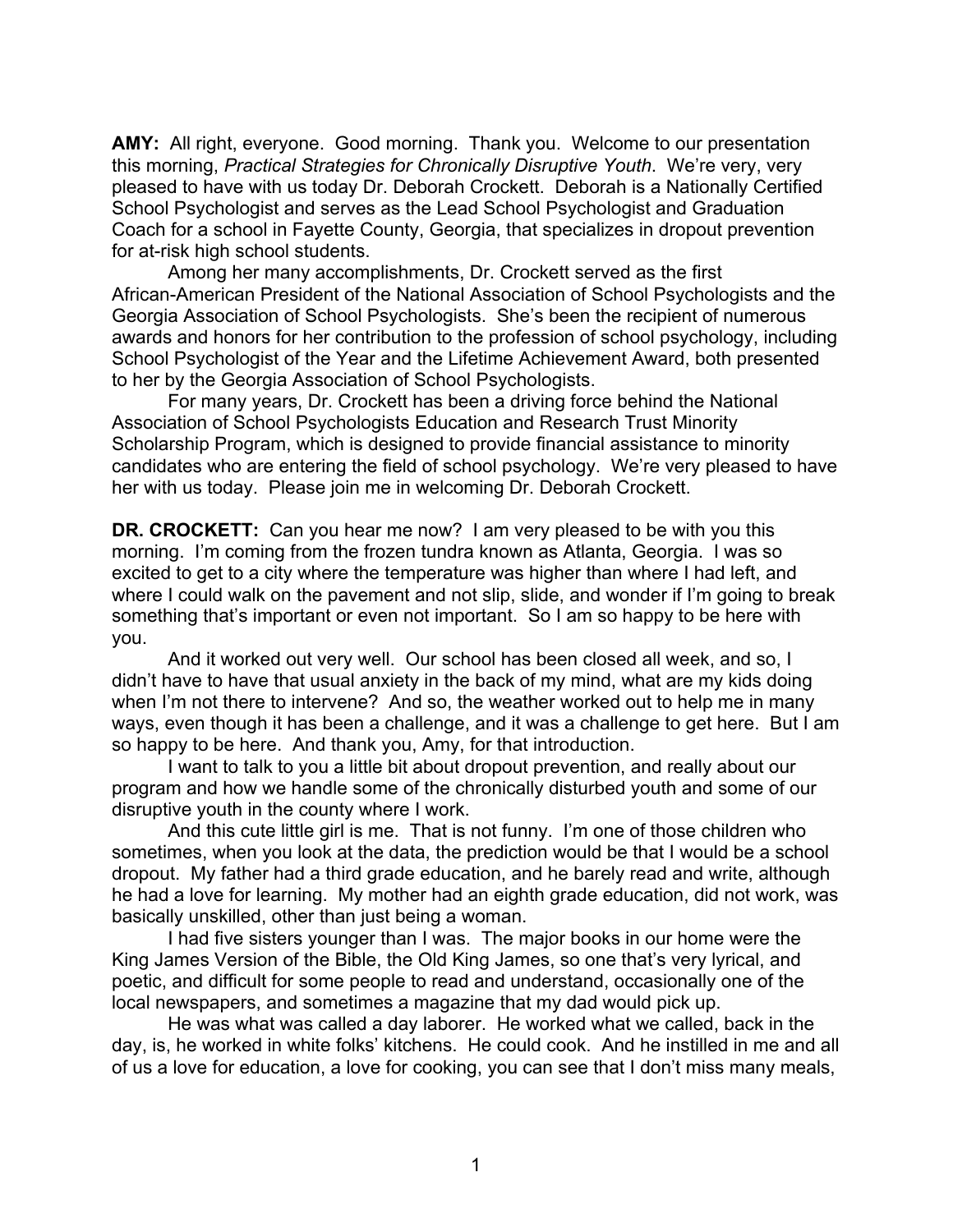a love for God, and a belief in ourselves. But you don't see that oftentimes when you look at so many children.

And just briefly, out of the six of us, all six of us are college graduates. I have a Ph.D. in School Psychology. My sister, Mya, has a Ph.D. in African Art History and Romance Literature, whatever that is. My son is in the Air Force, and I'd tell you what his specialty is if I could remember it. I know it has something to do with computers, and fuel, and planes. That's all I can do. Because when he tells me about fuel school, I go off into a zone.

My nephew, Chris, is in college in Mass Communication, Videography, Set Design, Music, and something else. I don't know. These kids have majors now that just aren't a name. They don't major in psychology. They major in a phrase. And my niece, Mary, has a Ph.D. in Biochemistry from Georgia Tech, and her research specialty is DNA. She sends DNA into outer space. She's worried about this next whatever it is is going up, the Challenger or whoever it is. And she was on the team from Merck that developed the platform for Gardasil, and she was 26 years old when that happened.

And so, I'm saying all that to say when we start predicting about kids who come from certain backgrounds, we need to be real careful. And what made the difference for me and my siblings was school and a nurturing school environment, along with a nurturing home environment. My parents never went to the school. Well then, we were goody-goody little nerds, but they never went to the school.

And so, sometimes I tell, you have to tell the teachers when you say, parents need to come in. We need to meet the parents where they are. My father and mother didn't want to go to school because they felt the people there were educated. They were ashamed to go because they weren't. And they were given pieces of paper to sign sometimes that they couldn't read or understand. So I urge you, and I'm sure I'm preaching to the converted or to the choir, but keep in mind that all people are not at the level where we think they should be when we're working with them.

And these are kids sometimes that you can nurture, shape, hone, and they can become the people who make a big difference. None of us ever thought we would have someone in my family who would get a letter from Merck saying, congratulations, even though she left to come back to, guess what, teach, and they thought she had lost her mind, that the platform your team has been working on has developed the basis for Gardasil for HPV. And who knows, those chronically disruptive and disturbed children that we work with on a day-to-day basis, ten years from now, what they may do to cure the arthritis, the cancer, or whatever, or be on the road to it.

I work in an alternative program by choice. Some people say they are sentenced to alternative programs. I chose to go there. I fought to get there. I waited almost a little over five years to get there, and I will fight if they try to move me, because I love working with children that so many people sometimes have written off, not just the schools, but their families, and, oftentimes, society.

When you think of alternative schools, and this is all I'm going to say about them, I just want you to know, there are typically three types of alternative schools, those that seek to make school more challenging and fulfilling to all involved. And now, we're calling those charter schools. Then there are the type two schools where kids are, essentially, sentenced to attend or they're the type three, where there's presumed to be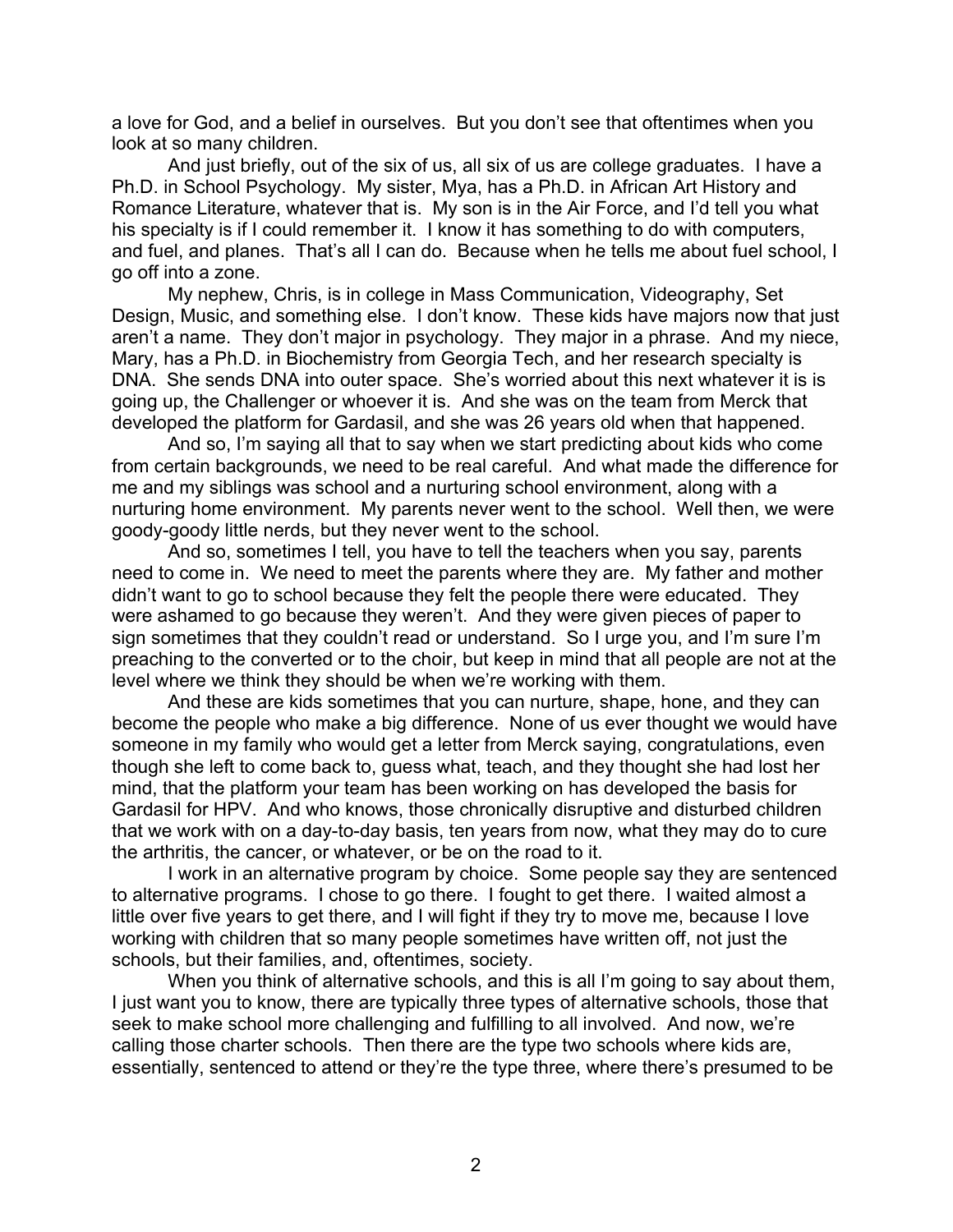some need for remediation or rehabilitation. Our school is probably a combination of the two. Even though they're not sentenced to attend, it's an option for them.

I'd like to talk a little bit about the structure of the school. A lot of times people say, well, why do you talk about the school so much? Because it's a child-centered school, but you need to know all of the parameters that are around that child to buffer that child, so that that student can be successful. And all of those layers have meaning and support, and they're very important for what happens.

Our mission is that we exist, and sometimes we have to remind ourselves, we exist to serve the needs of that middle and high school student who cannot remain in a traditional school setting. That comment is a reminder to me. This can be to prevent them from dropping out, to help them stay on track, and to help them to develop some skills, academic, social, and emotional, in a setting that is supportive and gives them lots of feedback, opportunities to make mistakes, to be corrected, and then, go back into a traditional school setting because that is always our goal.

We have two major goals with our kids. If they're near graduation, to get them a high school diploma, or if they're not, to get them back in a traditional school setting with a set of skills. And all the time they don't make it to the end of that set, but they have that foundation to be able to learn to function in that larger setting, where all of the layers of support that we have are not necessarily in place for them at all times.

We believe that the educational environment for any child, and you've heard this before, we've heard this for years about safe schools. It has to be safe, secure, orderly, and comfortable. And comfort is not just the room temperature. How comfortable does that student feel in that environment to be who they are, yet to have some of those rough edges shaved off of them or curved or whatever?

That education must be developed within an accountable, individualized study plan for each student. And this is not an IEP in the traditional special education setting, but an IEP for this student period. What is that individual plan? What do you need? How are we going to get you there? What's your participation piece? What is it going to look like when you transition back, either to your home school or out into postsecondary options? And then, the educational environment must have clearly defined rules with consistent enforcement.

Amy Smith and I were talking, excuse me, about that last night, that there are times when something happens and the decision made by the principal is not exactly what I would like to see happen. But one of the things that we do is, and the vernacular, we have each other's backs. And he is the ultimate decision-maker, and we support him. We may talk about what happens after this child is out of the room and talk about other ways to do it. He's had to do it with me sometimes. But that's how we work together to keep that environment safe, warm, nurturing for students.

We also feel that effective communication within the school, and then, among people who are with us, not just the school, but the parents, the community, and you will see who we work with in the community, and people within the school system who are not a direct part of our program.

The teachers, staff, all of these people, community people, share responsibility for the students in this setting. We talk about that with all schools. You know, the schools belong to the community, everybody has a share, has a responsibility. We are heavy on enforcing that belief. If you say, I have a responsibility in this school, great.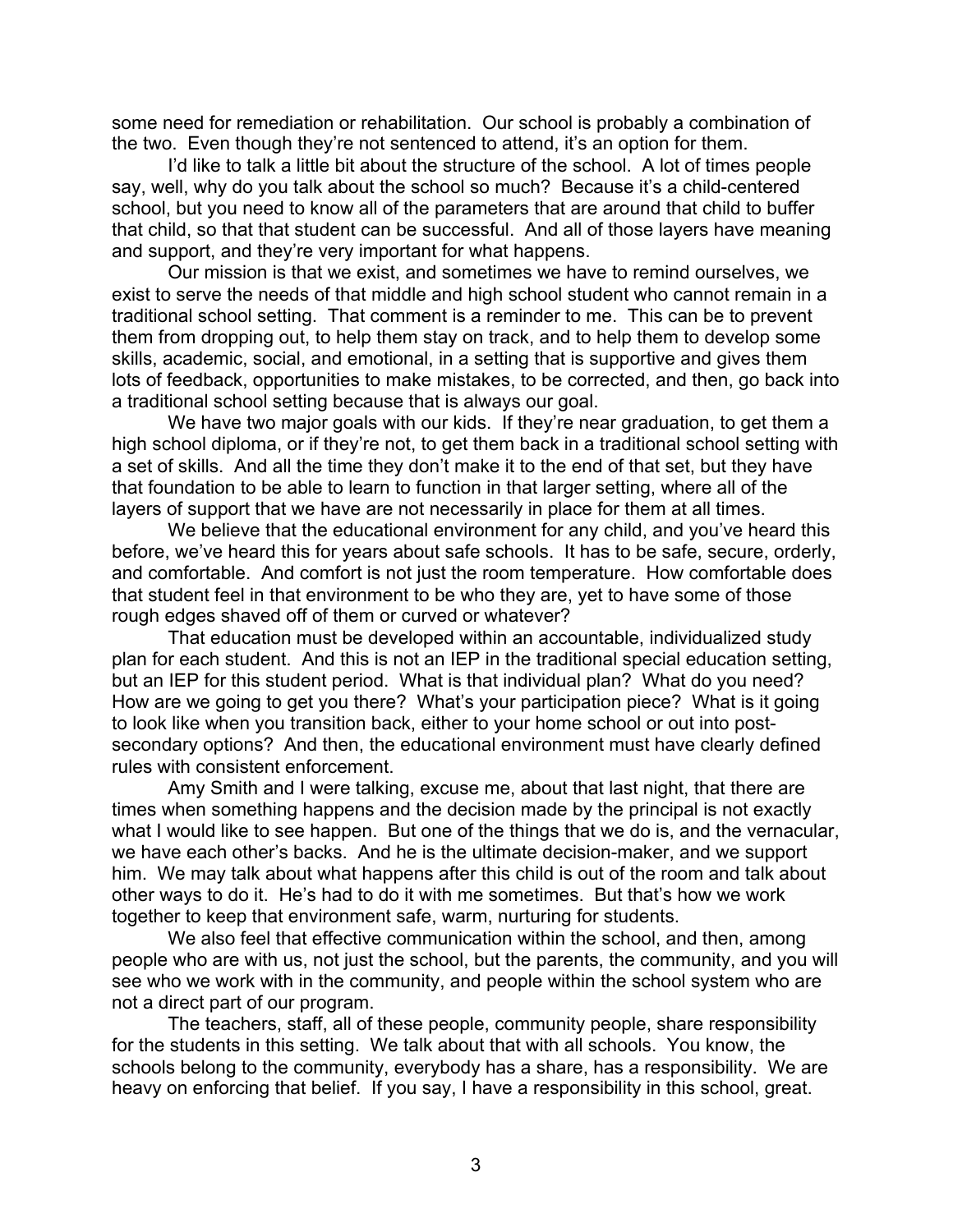And we don't tell you, we let you know what our school is about, where our needs are, how can you help us meet that need? Sometimes it's money, sometimes it's people, sometimes it's a ride to the therapist, sometimes it's becoming a mentor. We have a whole list of things that people do.

What's also important is that we do our ongoing self-evaluation, looking at what we do, instead of just sitting back on our laurels, look at what we have done that's successful or is it mediocre, and where do we really need improvement? That can be painful sometimes.

Because you think I'm really doing a good job, these kids are leaving, they don't come back, yea, pat ourselves on the back. But that doesn't necessarily mean that we're doing as well as we can. So we really have to hunker down sometimes, and look in and see what's going on, because in the end, we want our kids to be these confident, self-reliant, ongoing life-learning learners.

When we talk about cognitive development, we know that cognitive development starts at conception and stops when you die. So for some of us who intend to live to be 500, I've got a long way to go. I don't mean I'm going to be working that long anyway.

Let's talk about who is in our school, students who are chronically disruptive. Chronically disruptive at middle school looks very different than chronically disruptive in high school.

Chronically disruptive in middle school can be a kid who has had 20, 25, 30 referrals, discipline referrals, not tardy. Tardies don't count into that. That's an attendance issue.

We're talking about a student who is disruptive in school, to the point they're disruptive to their own education and/or other students in their classroom. We do look at students who cut class, who hide, who run away from the school, because what's happening that this student is not engaged or that this facility, where it's their home school, is not able to keep them within those boundaries. And some of our students, unfortunately, in terms of that chronic status, they have attacked some other student, involved in gangs, drugs, bringing weapons to school. The whole plethora that you see, we see also.

High school level, it's a little different. These kids typically have broken one of the three major rules, drugs, gangs, sex on the school grounds. Although we do see this in elementary, I mean, I'm sorry, in middle school kids, I keep saying that, elementary. Yeah, I know it's happening, but we don't have to do elementary yet, thank God. But we do see it in middle school kids, but not to the degree that we're still seeing it in high school.

Students who have been expelled for whatever reason or who are on long-term suspension, students returning from incarceration, and we have some special kids. Sometimes we have kids who, their behavior at school is exemplary, but in the community, they have done something to get in, they may have charges pending. They have not gone to court yet. They may have a case that's in abeyance.

And so, it's something happened in the community that has brought them to the juvenile justice system. And what I do is intervene in their behalf, and try and get the judge to allow them to come to alternative school for a set time, look at what their behavioral and academic functioning is in that setting.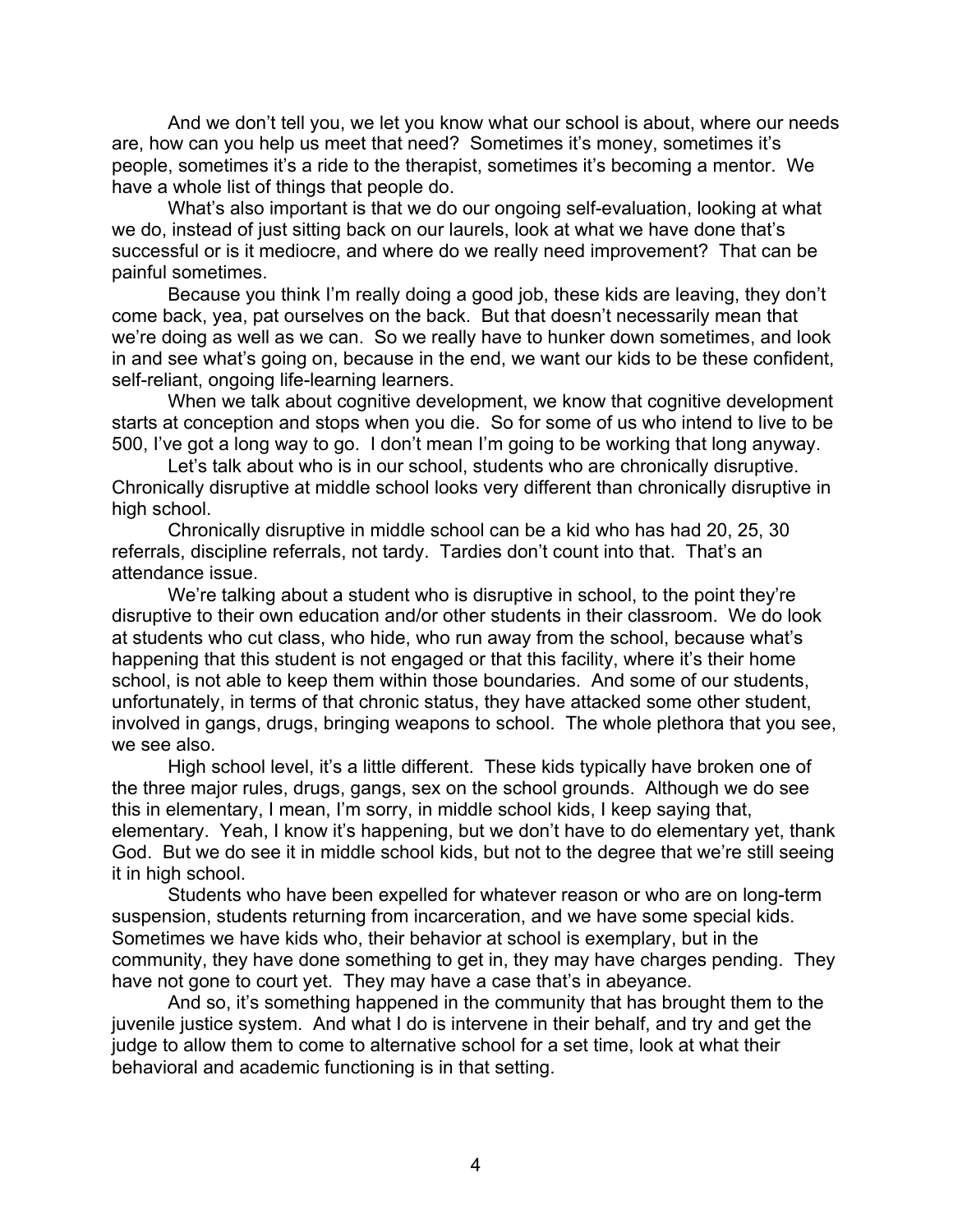And then, when that trial comes up again, to go back, when the abeyance is off, and say, this is how successful they've been. What can we do to keep this student in regular school? And there are consequences for behavior. I accept and understand that. But my petition to the judge always is, but there are also consequences for a student who doesn't get his or her education. So how can we keep our populace educated and put some investment in this human capital, before we place that consequence on them? So those special cases are growing faster than I had hoped.

Once we get a referral, we do not seek out students in our program. The schools send them to us. The community sends them to us via the DJJ or DFCS, Department of Family and Children's Services, DFCS. DJJ, Department of Juvenile Justice. Sometimes I forget I talk in letters. We have what we call letters meetings, and we don't say many words. Everything is letters. Especially at people, you know what I'm talking about.

But one of the things that we have found to be very, very successful is, we don't just take kids in, and they come and they register, and you give them a schedule and send them to Mrs. Smith's room. We actually do a face-to-face intake with the parents and the student. At least one parent is mandated to attend. The student is mandated to attend.

I pull all those files. Some of that information goes into the secret files, as everybody at school calls it. Because sometimes I don't want everything that this student has done out into the school. It's not that I don't trust my colleagues, but paper has a way of getting to places we don't want it to get to. And so, that's my first shield for those young people.

But they come in and we explain every aspect of the program. Most alternative programs don't do that. If you don't bring the student and the family in, and explain to them what their expectations are in detail, talk to them about what it means, let them ask you what it means, then you don't have all of this, oh, I didn't know that that was going to happen if my child did A, B, C, D, or E. So immediately, we start out on the same page with the parent, the student, and us. The teacher that this child may potentially be assigned to is included in the meeting, the administrative person who handles discipline is there, and I am there.

They must successfully complete this interview process. Now I have had students to tell me where we could take our alternative school and place it, although that's not anatomically possible, but they have the opportunity to express that desire. 99.99 out of 100 kids choose to come. They don't like it at first.

But once they get there, the major thing they don't like is, we do have a dress code. No gang colors are allowed. Everybody has to, they have to, we all wear khaki pants. You can wear white, gray, or green polo-type golf shirts, cannot have any writing or insignias on them, undershirts are all white, socks can be black or white, sneakers, that's it. And when it's cold, you can wear a zippered jacket. But when you're in school, the jacket has to be plain and simple, so these browns and things are my clothes now. Funny colors. And you cannot wear it zipped up, and you cannot wear that in the building. Kids don't like that.

The laces in the shoes have to come with the shoes. If you have tattoos that are gang signs or could be perceived as gang signs, they have to be covered. The end. No discussion. So you cannot have handkerchiefs and things that are colors, you cannot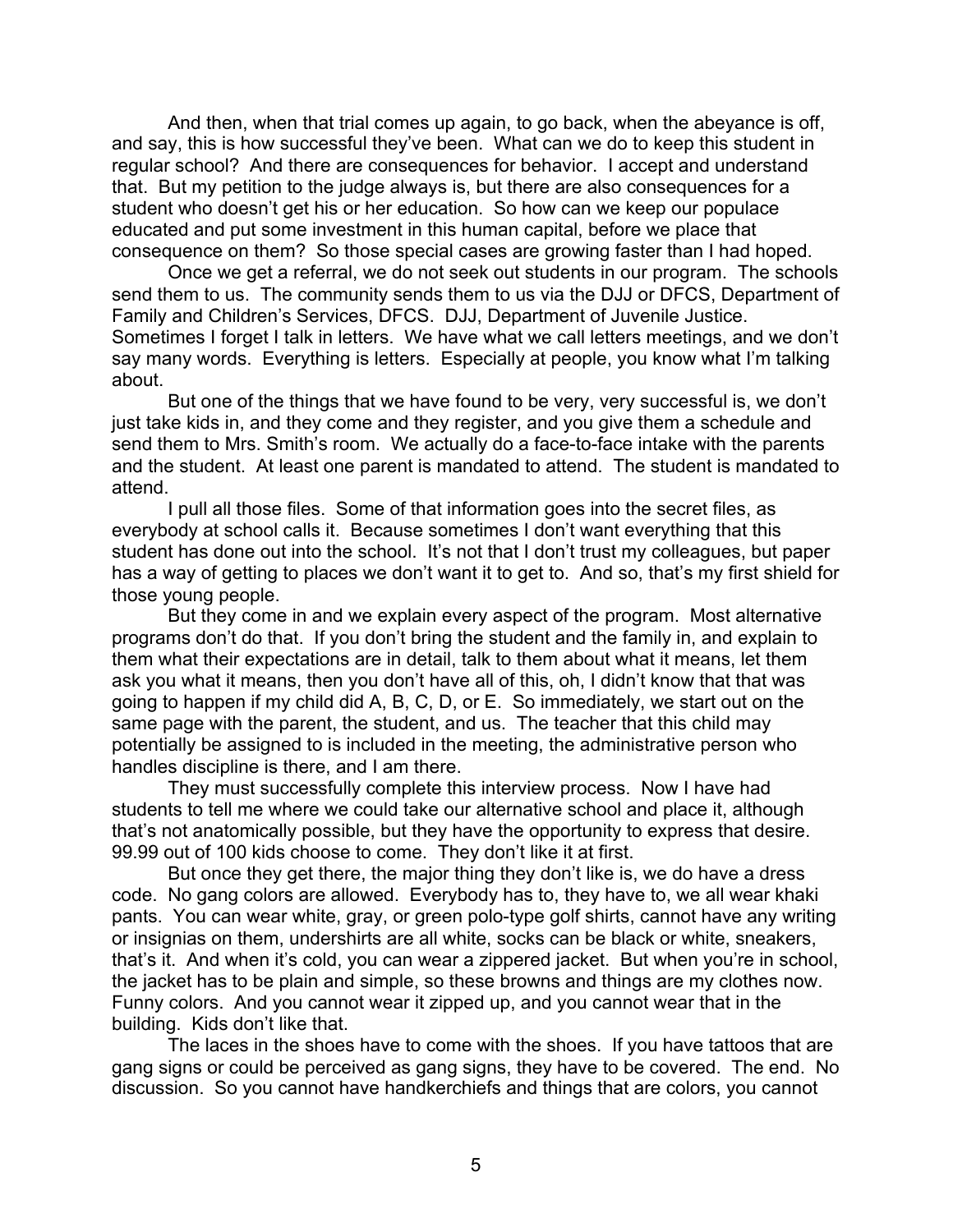wear. If you have religious reasons, then you bring and you show it. And I have yet to see anybody who had a religious reason that says they had to wear a scarf that had a crown in the middle that had to be tied across their head, with the crown exposed to the rear. It may happen.

But we go through that. We talk about the fact that a plan of study will be developed for that student, that there is an attendance contract. We know from research kids who don't come to school do not do well in school. When you start reducing instructional time, what happens? The more the instructional time goes down, the more likely they are to be a chronic in their behavior in school to not to finish school. Personally, I want everybody to get a job and go to work to help Social Security, so I can get mine. So I tell everybody there's a personal investment here. The kids think it's funny, but I'm serious.

There's a behavior contract that students sign. And they say they cannot bring a cell phone to school. They cannot have an iPod, MP3 player. They cannot bring weapons to school. No cigarettes. No lighters. They cannot bring any writings or drawings that are not related to school work. And we know that there are no courses in our program that require you to draw or make drawings, other than biology, and that's handled on the computer, and it doesn't go home.

And so, all of this is spelled out. The jewelry they wear. They cannot wear jewelry that is in my, and I have a gang notebook that's updated daily, and they can't wear any of those things. Anything that will cause disruption in a school environment is forbidden.

They can only wear a black or brown belt. They cannot wear insignias on the belts. Our boys like to wear the big, old Confederate belts to start the fights with the guns. And if the guns are crossed down, well, one thing. If they wear the buckle down, it means one thing. You flip it and it's up, it means another thing, and all of that. So just leave it at home, and we don't have to deal with that.

Kids got upset because they can't wear their Malcolm X shirts. No, because they use that as gang signs and they hang things off of it. So everything is plain and simple. As one girl said, this is the most vanilla place I've ever been. Because over the summer they painted all of our walls just white, and we've got new white tile down on the floor. So if they drop anything, you can spot it easily. And it sounds funny, but, again, it says safe, orderly, controlled environment.

There's a parent responsibility contract to tell the parents, you are responsible for getting your student to school on time. If you don't, you call and you let us know. Because if that child is not there by 9:01 and school starts at 9:00, we call them.

Academics. You're expected to come to school and do your work. The students are not allowed to talk in the classroom, other than to ask the teacher for assistance. So the two of you do not talk to each other during class ever. It's just not allowed. If you don't talk, that means you can't plan the fight whenever or whatever. You have to do that on your own time. At school, it's academics only.

One of the things that we try and do is to make sure that the individual education plan directs the student toward getting those credits they need to move on to their appropriate grade level. Sometimes we do have kids who get, in fact, last semester we had one girl who came in finally, and she had resisted coming to us the whole year. She was out of school a whole year because she was expelled for a year.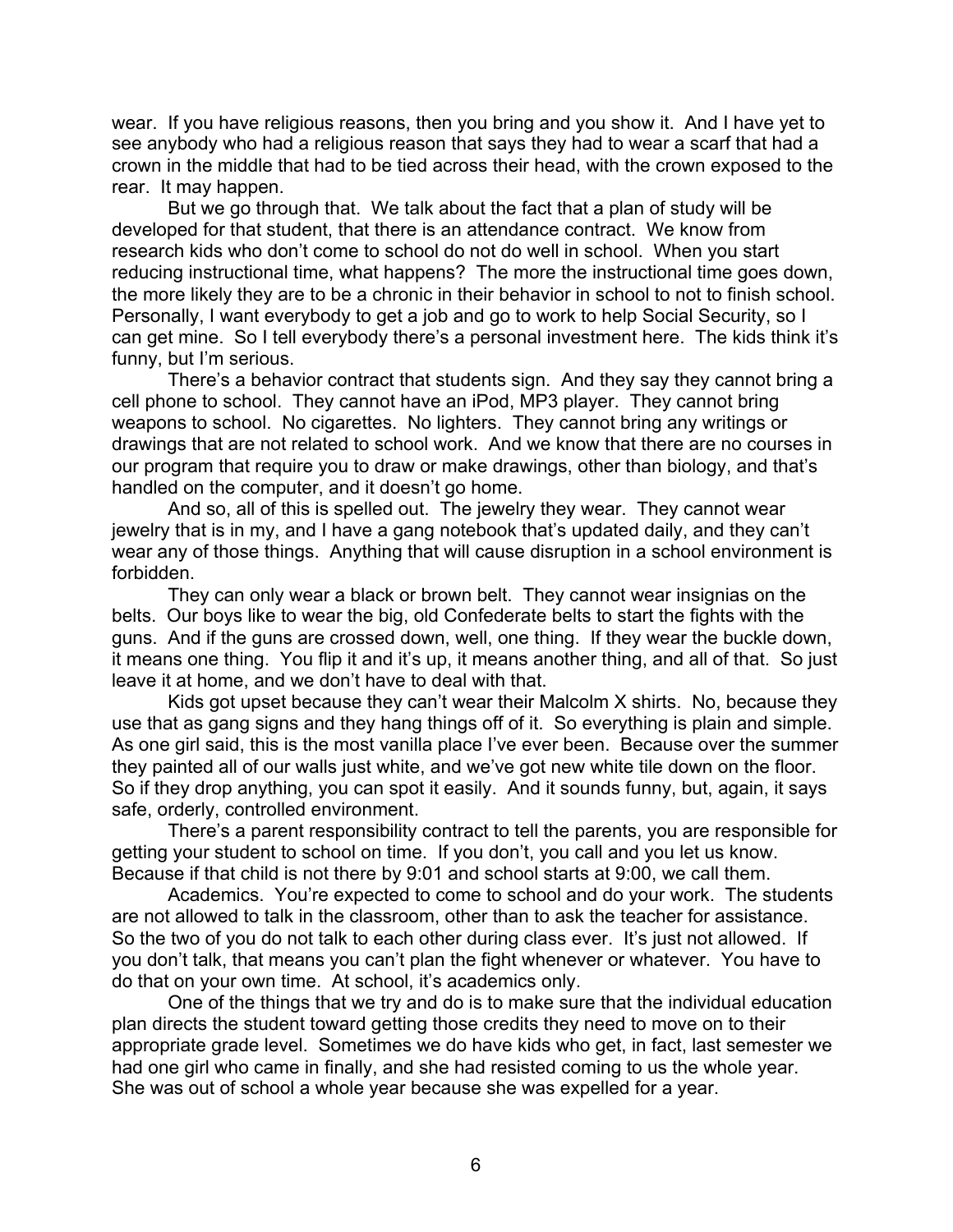When she came back, she said, I don't want to go to my high school. I want to come to the alternative school. And she made up 18 courses in one semester because of self-paced, independent instruction. She wanted to know, what are the courses she needed to go back to her high school in January as a senior? I gave her the list. She said, that many? I said, you want a plan? We can sit down and plan it. We can make it happen, if you will do it. And she did it. I won that bet. Not with her, but with some other people.

Right now, we're not offering all of the courses that our traditional high schools do, and that's physical education, general PE. We keep the kids in our building, and we don't have a gym. Even though there is a gym in the complex, transporting kids from one place to another, you know about transition. And we've made the decision that we don't want to put that onus on the kids or the teacher to take them from building to building. And AP courses, my county is a huge AP county, so they don't get AP courses in our program because we don't have a highly qualified teacher in those areas. We're working on it.

As I said, students are expected to be at school every day. If they're absent, a parent is going to be called. If they don't respond, we have a police officer on staff. And every now and then, he has to make a little run for me. But parents, students, we all know where the children are. We know what's going on.

If you keep coming in regularly and I think you are a little bit self-medicating, especially if one eyelid is down here and the other one is over there, so I think you have a medical problem. There's a school nurse we can call to come and check out your eyesight for us. Or we might have to make a little referral to the super program or somewhere else. You know, as one boy says as he stumbles down the wall, he can't even hold onto the wall to walk. And he's saying, you ain't rolling me. I said, no, it's not you, sweetheart. It's your feet. We're going to work on that with you.

We're not a large school, and these are the people that we have on staff all the time. And so, you can see, we have six teachers. The good thing about our classroom, and the reason once kids get there they don't like it the first week, and then, at the end of their time, they don't want to leave, it's one teacher to ten students. The teachers love it because they get to work with the students who need more time, opposed to the students who can work on their own and who just need assistance when they ask for it.

We have a special education teacher and a para-professional for that special education teacher, in addition to the other two para-professionals that we have that can float among classes.

One of the things, again, I was talking to Amy last night about all of us are everything in the school, except teachers. I mean, sometimes I'm doing bathroom duty. Sometimes I'm calling parents. It depends on what is needed, who's available, and we get it done.

So, you know, and it's lunch time, sometimes I'm, the lady said, every time I see you in a different place. I said, I'm multitalented. I mean, I answer the school phone. Sometimes I'm the school secretary. Whatever. A lot of the work that I do on my computer, I can do it from anywhere. I can work from home, I can work at the secretary's desk, I could work outside the bathroom the work, wherever I need to go.

We have several other supports, and our school system does pay for a police officer to be in our program. Now we do have school resource officers in every middle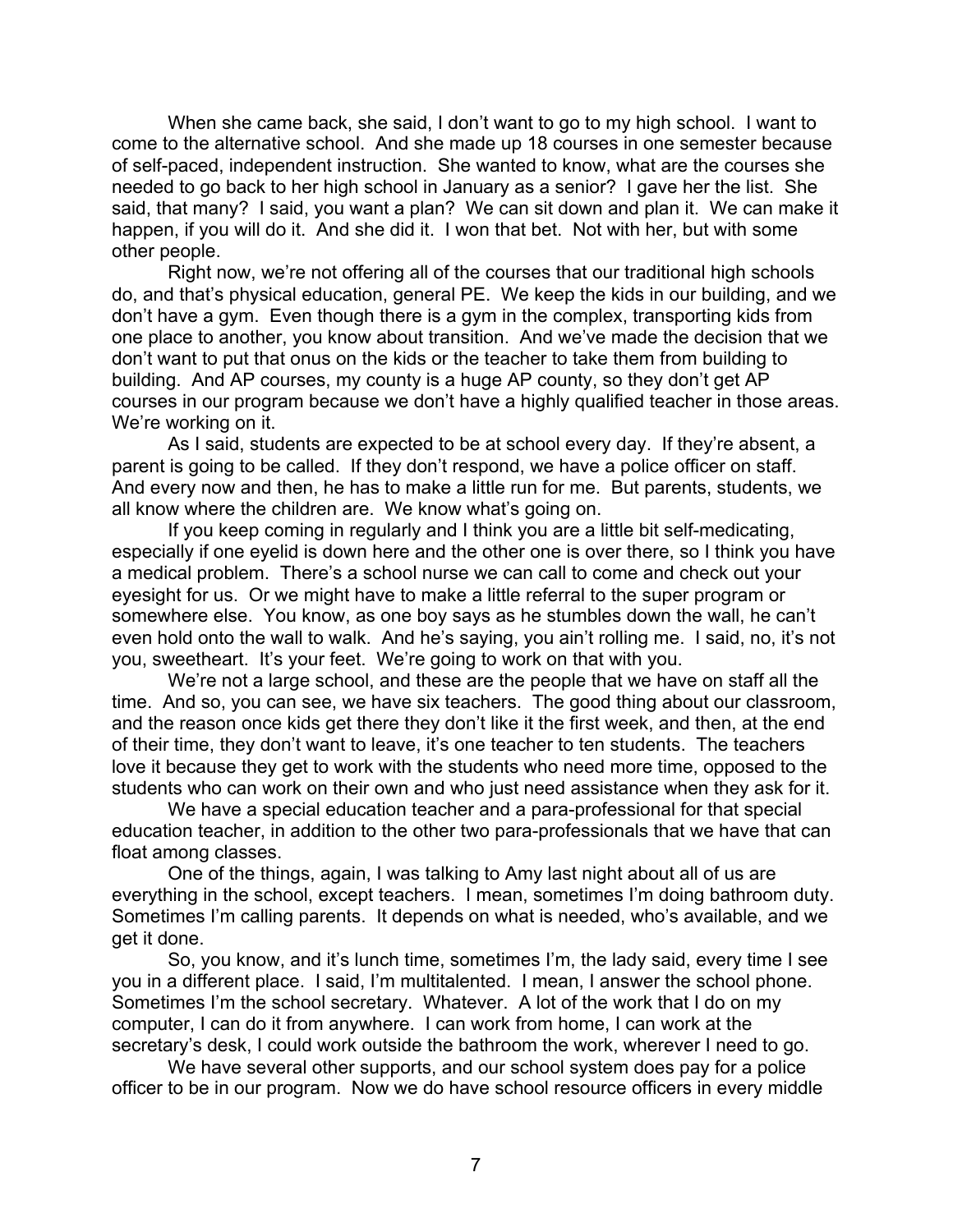and high school, and we have, but they're different. We have a police officer who carries a gun, handcuffs, a Taser that's fully charged, riot stick, the whole, full gear with their bullet-proof vest, all of it. And the K9s sit in the parking lot.

It's so funny. We have wrap-around services personnel that we can call in if we have problems, especially through DFCS and through DJJ. We work very closely with them. DJJ helps us a lot with mental health services for students whose parents cannot afford those types of services, and they help us find either people who do help our kids get, especially if they're involved with DJJ, and so does DFCS help us get insurance sometimes to cover treatment.

We just had a young man come back from a year of residential treatment. He needed it badly to get stable and to really start on that progression to being independent in the schools. We have mentors. And then, we also have access to any of the programs with safe and drug-free schools. In fact, this year, we're going to start one of their programs.

Students who are speakers of other language, other than English, we have translation services, support services there. I pick up the phone, I call Olga, she's there. If it's a language that Olga does not speak, and she speaks five, then she finds someone else for me. I don't have to go running around, trying to find that individual. I can call her and say, I need it. The parent's coming in at 3:30. I know it's 1:00. I need her here then, and she does it.

We have a school social worker that's assigned to our school to help me. Sometimes I can't go out and check on the lice and what have you because I stay in the building, but I have support people who can go out. This, again, keeps these kids in school. Kids will say, you know, they get lice, they can't come to school. They get this, they get that. They have chronic bronchitis, you know, been out of school two weeks. That's too long for bronchitis. Something else is going on. So we have people that can go to the home, do a little investigation, or, if I have to, DFCS can get involved.

The curriculum directors for the system, we are the only school, well, the only program in the system that has direct access to them. And so, as we're looking at this student w ho is still struggling with ninth grade lit and comp, his reading level is at second grade, we need modified materials.

I can go to the language arts coordinator and say, I've got little Amy, and I can lay it all out. Here's her academic history, here's what she's done in the last two weeks, here's how she's struggling. Here is where I have done some reading probes with her. This is where her problem is. I need other resources. And then, she can get them for me, even if it means she can get me a tutor. I have a list of math and reading tutors that I pull from.

And so, all of these resources are, again, to support these students, not to mention local businesses. What am I doing? Go away. I know I need help, but I just want you, thank you. Again, our program, all aspects of the program, are reviewed and identified. The students and parents sign contracts. I sign a contract with them. We all sign contracts, and that piece of paper becomes a part of our accountability.

The principal and I are the only people where there is contact from parents after school hours. We have numbers where they can contact us if there is a problem. Because sometimes it's so-and-so and so-and-so ran away again. I'm getting ready to call the police.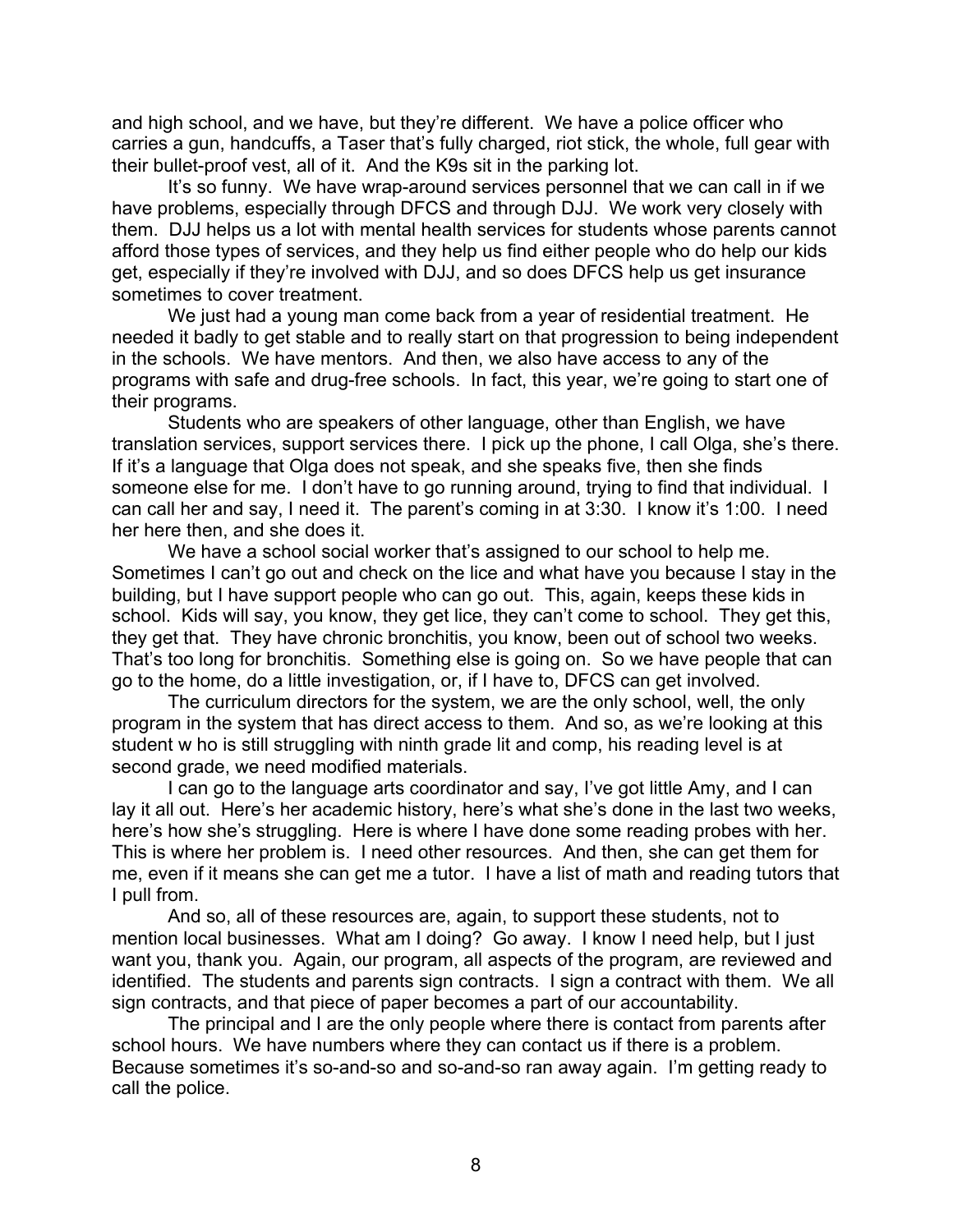Let me call the probation officer and let's see if we can handle this, before you call the police, because the police results in another charge. Another charge can mean, if the child is on probation, that's a violation of the probation. They go back into the regional youth detention center. They may ship them out to a long-term youth detention center. And what happens? Education falls through the floor, and this kid is moved around the state. And so, we're trying to keep them where they are and get those supports.

And then, once we get them in the building and get them in the building, we have them. We're going to work on those academics. But that 24/7, 365, I keep saying, we are not Walmart. But when they're in there, what they need from Walmart is there for them. Whoops.

The educational plan is not just written by me. It's not just looking at the transcript and looking what they've done. The classroom teachers in the content areas, we all sit down together and discuss, what is the plan for this student? How are we going to get it done? We might put you on a nine week schedule to complete three courses. You might be on a 12 week schedule. And we might say, oh, my God, this child has had such trouble and the foundation is so poor, we're going to have to reduce and say, if we can get this student, this semester, through three courses, we will call that success. So all students are not treated the same.

We might, whoops, there we go. We look at all sorts of things when we assign students to homerooms, because our students move together from one class to another, one content class to the other. And we try to have a heterogeneous grouping that's not too heterogeneous that it's dysfunctional, but not so heterogeneous that they know each other.

We have five high schools, so the kids all know each other. Twenty thousand students, they all know each other. Eight thousand high school students, they know each other. They're all cheerleading, they're all lacrosse, and soccer, and football, and basketball, and baseball, because the community this school is in is sports saturated. And so, they all move around and they know each other, and sometimes that's difficult. So we try to focus on academic needs and special education, and then, branch out from there. Age, of course, we don't mix middle school with high school.

What are some of the things we do? The kids hate weekly progress reports. The parents love them, because there are no surprises. We tell them in the intake, every Monday, unless school is not open, you get a progress report that you review, review with your student, you sign, you send it back to us.

We tried something new last semester. Our success rate went up to about 99%. If kids don't bring it back, they get silent lunch. Lunch is the only time they can socialize. Nobody wants silent lunch. Not only do you have silent lunch, everybody else knows you have silent lunch because you're sitting at a table over there. Everything is over there, except the dunce cap, so they don't like that. So bringing them back to us, and we don't have to call the parents, that has really helped a lot.

They also get a weekly progress report on how they're behaving in class. If you're sleeping too much, if the teacher has to remind you four or five times the strikes that are on their desks, that you are talking when you're not supposed to be talking to someone, all of this goes home to the parents. Again, it's to let them know, and we talk to them. If you start seeing a pattern of the same behavior, that means we're having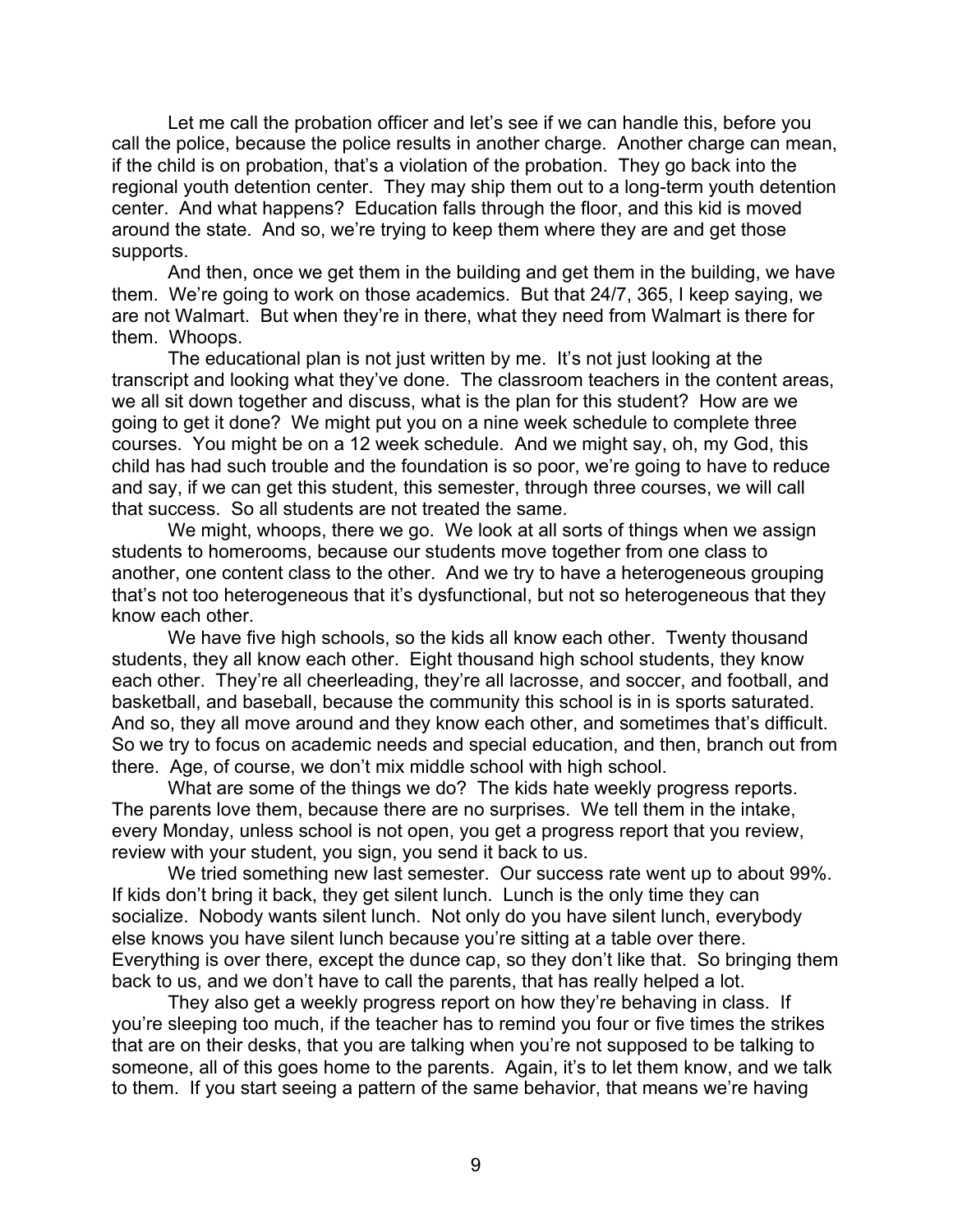problems in school. We want you to help us address it at home. We will bring you in, if you want ideas about how to do that.

All of the kids are told to have a place where they do homework. I don't care where it is, on the floor, in the garage, on the ceiling, in the bed, wherever, and to have a distinct time when you do your homework. Just because you leave school at 3:00 doesn't mean school is over. You need an hour-and-a-half of work every night because you don't go to school a full day. I want my time.

Rain . . . sleet, snow, weekends, my own children had to go through that. They used to hate me. School is out. School is never out. I want to sleep late. Sleep late. Sleep with your books. When you wake up, I don't care whether you brush your teeth now, bathe, whatever, but you've got to touch that book. After you do your hour-and-a-half, the day is yours. So my suggestion is, when you wake up, do it, get it out of the way. And then, you can go and have the rest of your life. But until you do, you have no life, other than the one I give you.

And boys are a little different, it takes a little while. They like to confront. You know, I tell them, I don't have testosterone, but I have, once they get to be teenagers, this is so easy. I have two things. I have the keys to the car and the remote control. And it's amazing how, oh, anyway. It's amazing. And all of you young men know, you've heard your mother say that. You want the car? Do your homework.

We have a lot of classroom monitoring. And when I'm not on the phone or on the radio or the Internet, and I usually do that before the kids come. Once the kids come to school, I'm in the classrooms. I'm walking around. So they never know when I'm going to bounce up. Prairie dogging is what I tell them. The prairie dog will be out today. I will pop up at any time, at any place, just be prepared. And so, if they are giving one of our teachers a little bit of trouble, then the prairie dog comes in, and I offer her the opportunity to go to the ladies room for a little while. And then, we just have to have an in-class teachable moment. And the principal does the same thing.

Nobody sits in our school, except the secretary, because she has to answer the phone. We're all out moving. We're all monitoring. If we see something about to happen, then we pull those kids, deal with whatever the issue is, that ten minute rule I have, from the time I pull you out to the time you've got to go back.

Students where I see they're going to need a little longer, they can come to my office. They can vent. My office is the one place, my little room where I have for them is the one place they can vent. They can be angry, they can cuss, they can snarl, whatever, and the stopwatch is running. And I'll say, okay. Now it's time for us to talk about what you're angry about, how you're going to handle it for the rest of this day, and what are we going to put in place for you to do the next time you feel this way?

And it may sound hokey, but it's not, because I tell them, the behavior is on you. All I'm trying to do is to get you to see the effects of your behavior on the environment and the effect on you, and what's another way you can be frustrated or angry, continue your schoolwork, and still deal with those emotions, because they're very real.

We all drive. How many times do you want to run over somebody? Not that I would feel that way because I'm a genteel Southern woman, but there are those times when that person cuts you off and you feel like you're going to go down the ravine. And it's like, mmm.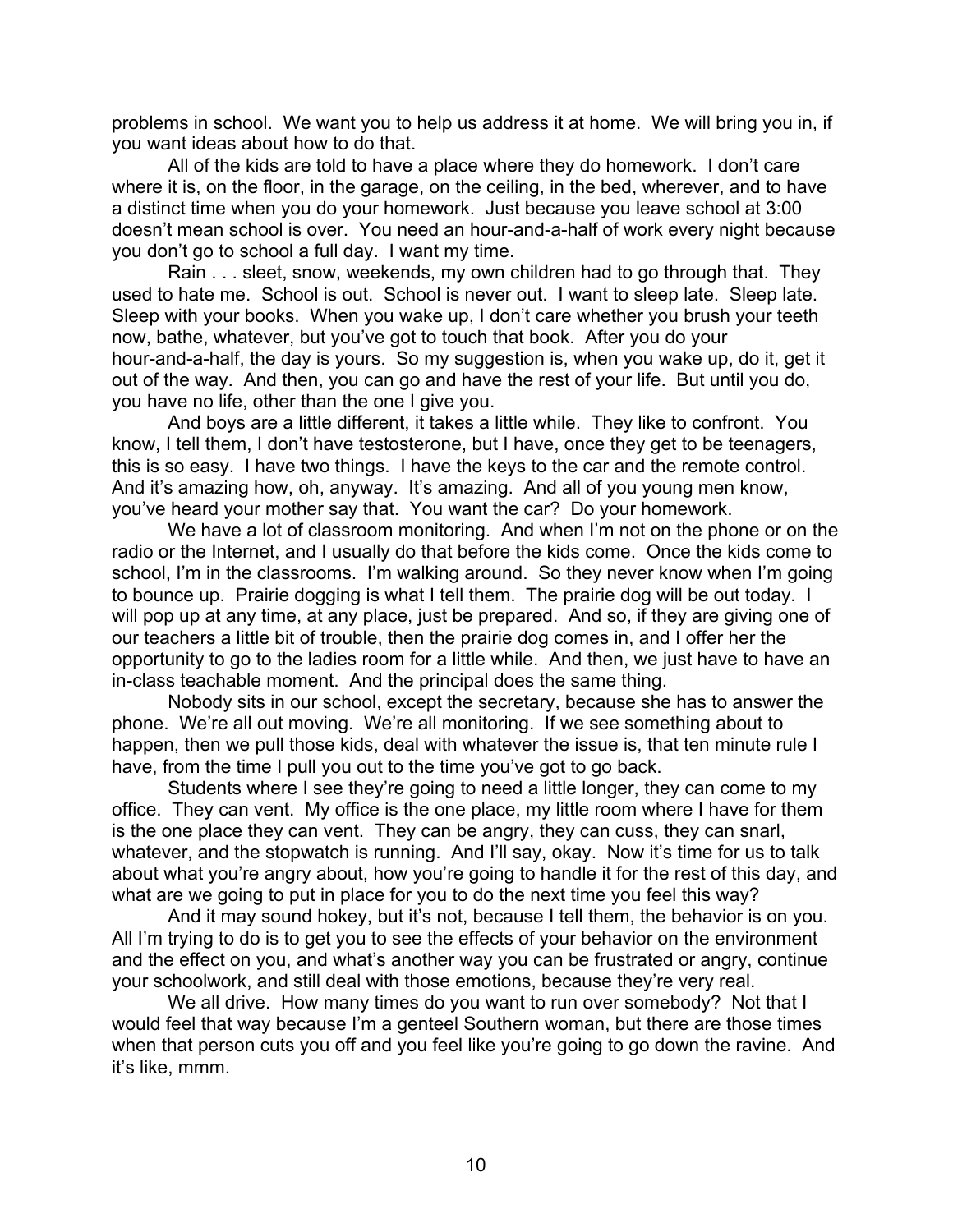But we have those breaks in place, you know, the little things that come up. They say, if you ride over this, it will cut your tires. Well, we have those little strips in place. And we know that if we give in to that anger at that moment what the consequences are. And that didn't stop us from having them. What stops us is, we don't act on it. And that's what I tell the kids. You can be as mad as you want to. I just don't want you to act on it. Let me show you how to do that. And that's socially appropriate behavior, and a lot of these kids haven't been taught that.

We have a probation officer. We have one probation officer assigned to our school. So any student that's in the program, if they're on probation, that's the only person they have to deal with. So that makes it easy for this person to come to our school. If there's a problem, the student goes missing, I can contact our PO.

We can sit down together sometimes and talk to our kids individually or in small groups. We try not to go over three kids at one time. Again, the goal is to keep them in school, teach them some new behaviors to replace those old ones, or to move up a level maturity-wise and developmentally, and get things done.

I have no control over court-ordered drug testing. We would like very much to take it out of the schools, but we don't have any choice. And when DFCS also does it, we have no choice, legally. But it does happen. There is a gang taskforce, so we have assistance from the people on the gang taskforce with some of the kids. We've got a problem coming in soon. I'm sure that they will be in the school a lot. Did I go back? I think I got something out of order. Sorry.

But anyway, the instruction, let's talk about academics. Students are placed by grade and/or age, as much as possible. The students in our school are in grades 6 through 12. There's a big difference between a sixth-grader and a twelfth-grader. I bet you didn't know that. But anyway, our curriculum, believe it or not, is independent self-paced. That's why, if you really want to get a lot done, you can. And it's not a kid sitting in front of a computer all day. Our teachers are highly qualified in all the subjects that they teach. I'm Nationally Certified. That means I'm highly qualified in my area.

We have instruction packets that they can work on at school and take home. That's why they can be required to work, and we follow the same curriculum in our program that's in the regular high schools. We have some computerized subjects. A lot of kids like to work on computers. But when there are computers involved, there's a lot of monitoring.

All of our classrooms are the 21st century classrooms, got all of that really cute stuff, and the Mobi, and all of that. I love Mobi. And all of that's in there. So a teacher can, if a teacher sees, I've got all of these kids, but the root problem here, without regard to what the course is, is this, she can stop and say, okay. We are going to spend 15 minutes on grammar checks today because, across the board, I'm seeing grammar check problems. Of course, I have those too, so I always try to go in there.

But while they're working on the computer, in addition to the teacher being in there, again, I'm strolling through, because I know some children have difficulty staying on the right page. And so, sometimes I have to sit and help them. Para-pros do it. Sometimes our mentors work with their students.

We have special education services. Their IEPs are reviewed, and the IEP, whatever the IEP called for in their home school, we provide it in ours. For all of our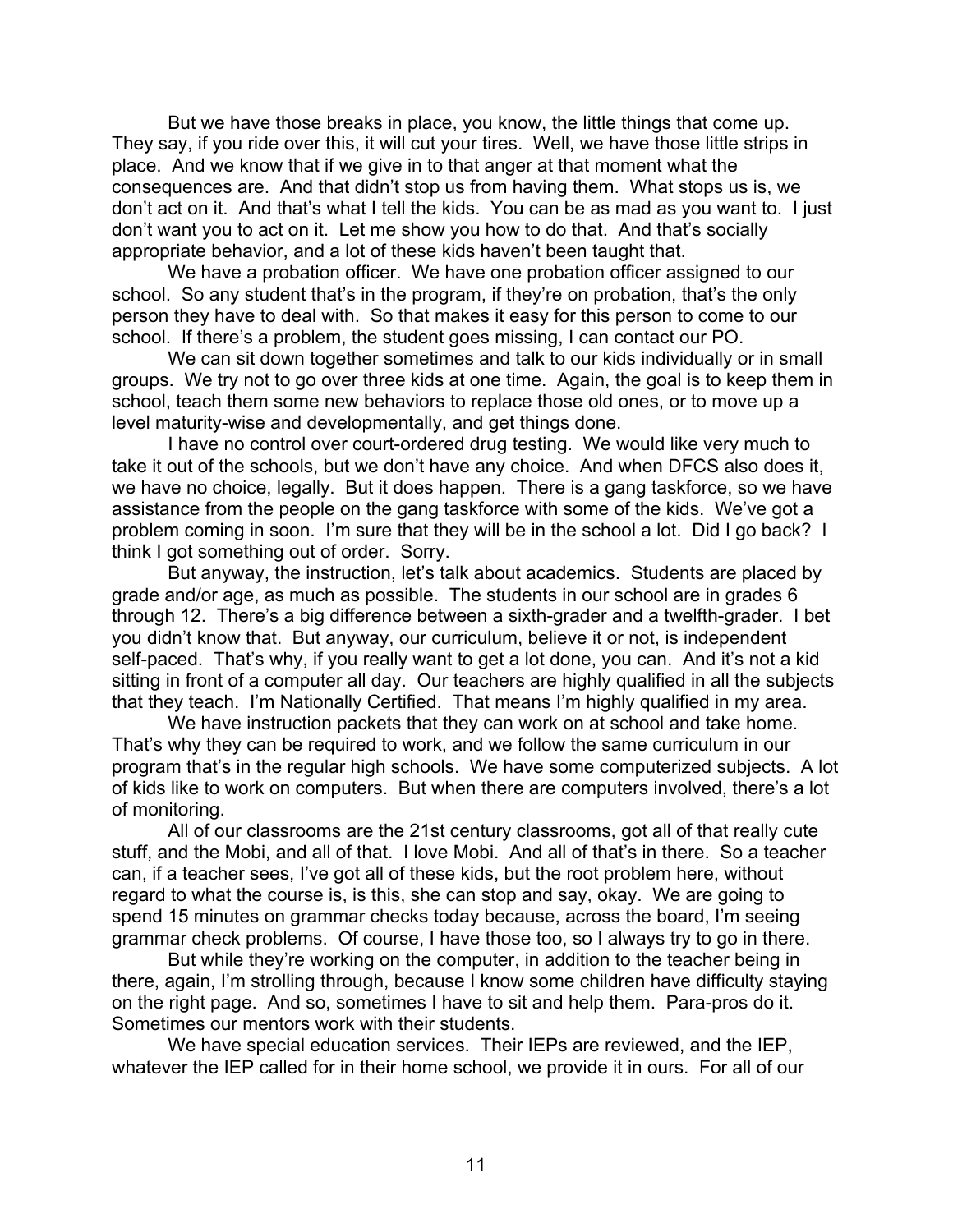special education students who have a label of emotional disturbance, they get social skills and study skills in our program automatically. That's a default for them.

We also have a career center, where students can go on the fifth period, if they want to. They sign up, they let me know. We have Georgia, do you all have something called, like we have Georgia 411, where it's online. All students set up a Georgia 411 account. They can take career assessment. They can visit virtually schools in the Georgia Regent system. They can file for their student financial aid. They can sign up for SAT, PSAT, ACT, any of those things. And it's a host of tools for them.

And about once a month, any kids that want to go through the career center, I go with them. There are reading materials that they can take home with them. They check out and they take them home. There are some materials that I give them as they are doing this search. Because we encourage them to start thinking about, what are you going to do after high school? Now we even do that with the sixth-graders also.

Some of our other supports are, are you familiar with Reading 180? Okay. We have Reading 180 for students that are having difficulty reading. It's been very successful for our students. We weren't sure whether we were going to do it or not, but the students that have those very low reading skills, and, again, the reading teacher is highly qualified in her area.

And I talked about OdysseyWare, which is the, we're not in love with it, but we supplement it to meet the Georgia Performance Standards. So we have looked at all the skills under OdysseyWare, and we supplement it with other materials. So again, the students in our program are getting the same instruction as though they were in their home high schools.

We do create other individual pieces for instruction, as needed. We do whatever we can to keep the student engaged in the learning process. The more they're engaged in that academic process, the less behavioral problems we have. And keep in mind, these are the kids that their home schools have said, they're chronically disruptive. They don't participate in school. They're not passing their classes. They're not going to graduate. They can't pass the high school graduation test.

And usually by four weeks, they've got the routine down, they know the prairie dog or the badger. I have a whole lot of names, and some of them I can't even say in mixed company. But whatever they want to call me, that's their problem, not mine.

They know that we're going to be there. They know that we're going to keep kids on task. If it means I have to sit beside you because, in English, you're just not going to do it, you think. So sometimes I have to literally sit beside two kids, put my arm around them, put the pen in their hand, put the pen to the paper, press their head down, open the book, and say, now, let's work.

Nobody likes for me to do that in the classroom. Think about that 6'4" boy. You've got to excuse me, young man. And he's got some woman sitting there, annoying the crap out of him. But we do what we have to do.

The other is, one young man referred to the punishment from the deepest pits of hell. If they get really loud and disruptive in the classroom, and I hate for kids to have all that out-of-school suspension, it just, I don't like that. I said, if I have to be at work, they should be at school. And so, they get to come to my little special academic place, and we spend the day together. And most kids don't like Bolero, Aida, Madame Butterfly. I love opera. I don't care if they don't like it. Shehadazod, I love it. Oh, God,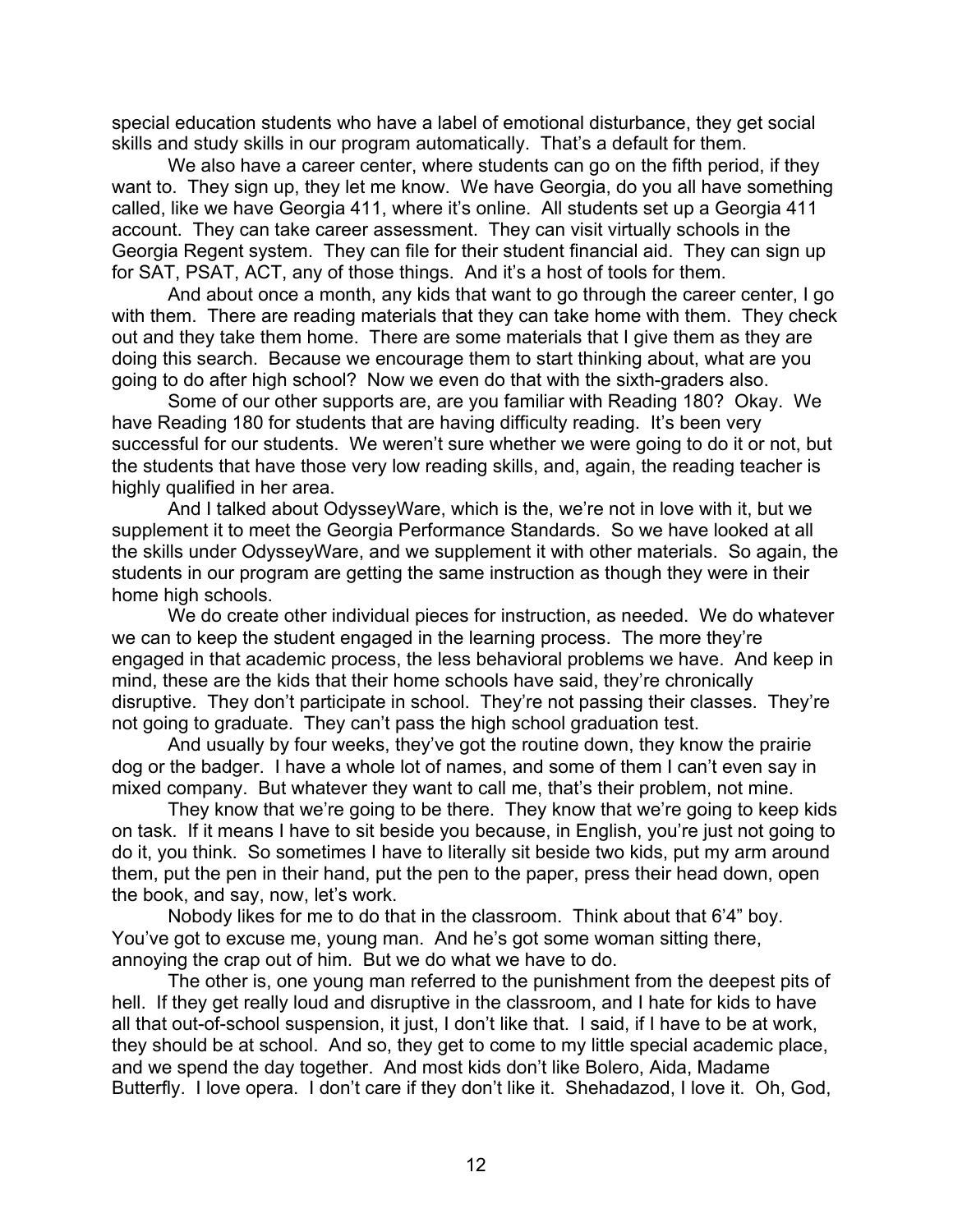don't you have any music that was written in this century? No, except this was, probably.

But anyway, they don't like the classical music, and I find it very intellectually and cognitively stimulating. I can't think of anybody this year who came a second time. I just feel so ignored. And all I have to do is walk in the classroom and say, what kind of day are we having today? I'm fine. And I say, I bet you are. I get paid the same ... one boy said, you're going to lose your job. Nah, I don't have to worry about it. Nobody else wants to sit in here with you.

Behaviorally, we do use some of the components of Project ACHIEVE. And Project ACHIEVE got in this school because we had to start doing something, and Project ACHIEVE was what I was most familiar with, having, through the years, had the opportunity to work off-and-on with Howie Knoff. We choose what we know. Am I wrong? If it works, fine. If it doesn't, we modified it to support it. Howie said, it's not quite Project ACHIEVE. I said, whatever. It works.

I assess in-school suspension or out-of-school suspension. Typically, out-of-school suspension only occurs when a kid has had at least a dozen referrals for discipline problems in the program. And then, we have to do something different. And when there is some kind of physical altercation involved.

A kid yakking back, my hearing is not that good anyway. I'm sorry, what did you say? You want to do double-duty English today? I'm sorry, I didn't hear you. But there are some things.

And if they do other things that are grossly socially inappropriate in the classroom, to the point that it disturbs the classroom continually, then they're out until their parents come in. Out-of-school suspension, parents are required to come back. It's not a matter of can I, will I, should I? They're required to come back. If they don't come back, they might get a little call from DFCS. Because if they're 16 and under, there's mandatory school attendance.

And then, we have to sit down again and say, some things here are not working. And we have to find out, how are their needs being supported at home? Is there something else we need to do? And some of the parents do have to have parenting coaches because those kids have gotten fairly large, they're afraid of them. I mean, we have parents and all of you have those, where the parents are afraid of their students. And they're afraid to say anything or they don't want to hurt their child's feelings. Well, personally, I think parents should have a right to hurt their kids' feelings. They hurt ours. And I tell them that all the time.

My girlfriend tells me, I have sons, so all of us who have boys don't have grandkids. And she said, she has decided that grandkids are God's gift to people who did not kill their children. I said, oh, boy, my son is in trouble.

So the latest thing that we are going to start doing as a part of our safe and drug-free schools, we got safe and drug-free schools money for this. Are you familiar with Habitudes? I have got to learn it. I just got my books Friday, and where have I been? At home, so I didn't take them home with me, which was kind of stupid.

But anyway, but it's a way, it's this man who is a manager, and he started using these principles in his job, but it's a way of talking to kids about themselves and to developing new habits that they can use to be socially appropriate and successful in schools.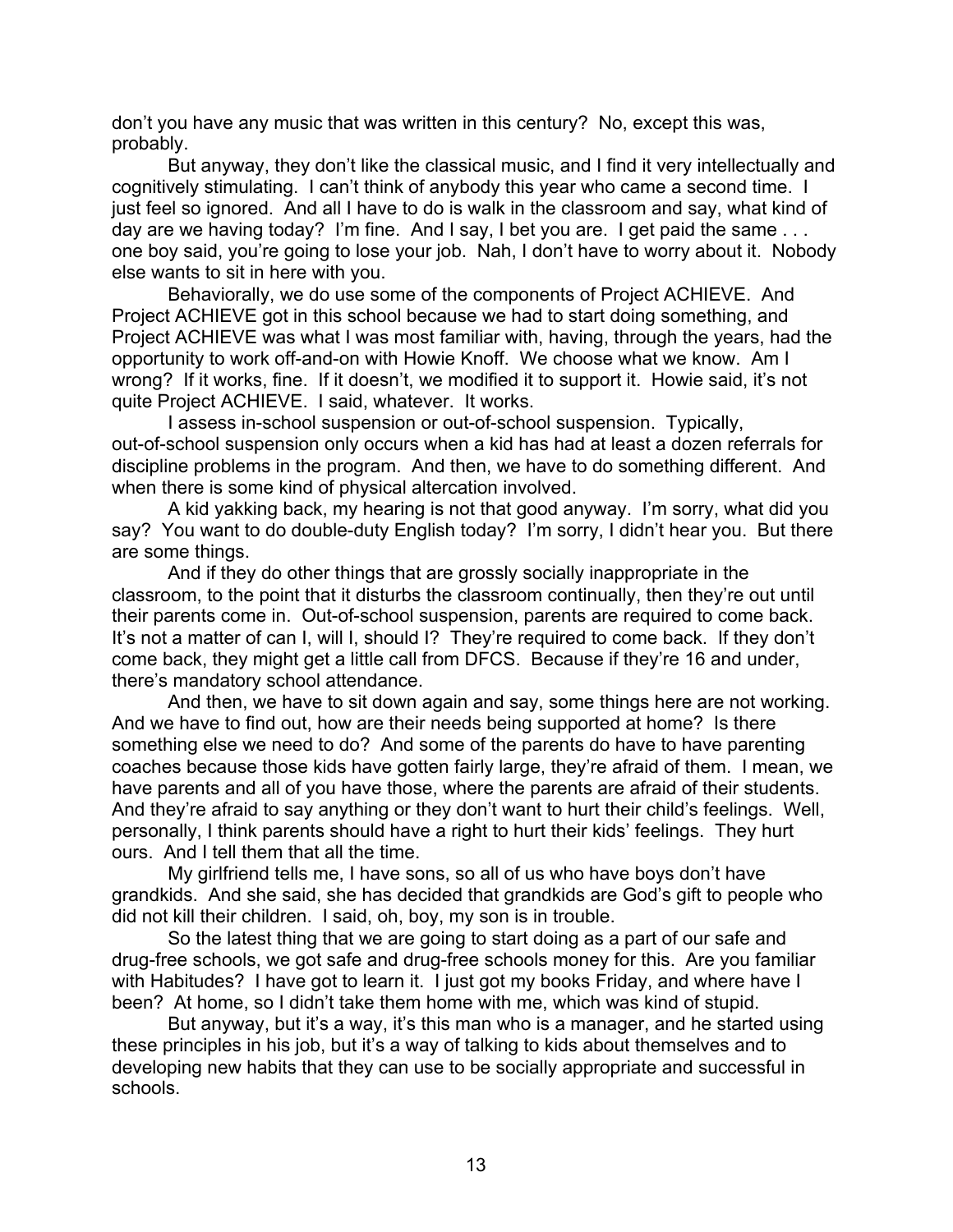I looked at a sample video, and one of them was talking about, are you a host or a guest? And the kids answer the question, you know, I'm a host. You know, I'm the hostess with the mostest and what have you.

But then, what does a host do and what does a guest do? And if you're a host, you're a leader. So what kind of leadership skills are you presenting in your classroom with your students, talking to the students now, your other students, your colleagues in that classroom. And if you're a host, you're leading to good things. If you're a guest, you're a follower. Because if you have a party in your home and you're the host or hostess, you do all of this planning, right? Am I right? Am I right?

## **WOMAN:** Yes.

**DR. CROCKETT:** Okay. And you try to anticipate things that could go right and things that can go wrong. But as a guest when I come, that's not my job. My job is to receive the hosting, so that means I'm a follower. I might eat the chicken and hate chicken. It might have too much salt. But am I going to say, eew, this is gross, it's got too much salt? No, you're not going to do that. You just won't, you'll find a way to move it around and hide it under the peas or whatever.

And that's what we tell those kids that, you know, we were reviewing this Friday. Are you a guest or a host? That was their homework assignment for Monday. And to look at what happened to cause you to be here with us, and was that guest behavior or host behavior? So that was just a sample of the lesson. I'll learn more when I read the books. And they're, it's a one weekly 20 minute lesson. How many of you are familiar with Second Step?

# **WOMAN:** . . .

**CROCKETT:** So I guess it's something along the lines of that, but not quite as scripted. The students get a concept, and then, they have to take that concept, and look at their own lives and use it. So I think it will be interesting because a lot of these kids, I mean, you know, my colleagues say, you know, these kids can't be too smart. They're in trouble. I said, they got caught.

### **WOMAN:** . . .

**DR. CROCKETT:** They're not stupid. They got caught.

### **MAN:** . . .

**DR. CROCKETT:** Because sooner or later, all of us get caught at something. The first time in my life I got a speeding ticket, I was doing 39 in a 25 mile an hour zone. The kids have had a field day with that. I didn't see the 25 mile an hour sign, the police stopped me, 39. I said, 39? That's crawling. I thought, well, yeah, it is.

But I said, but there were consequences to that. I was not paying attention to what I was doing, didn't notice the sign had changed, toodling along like I always do. The police stopped me. I am doing 39 in a 25 mile an hour zone. It was \$110 fine.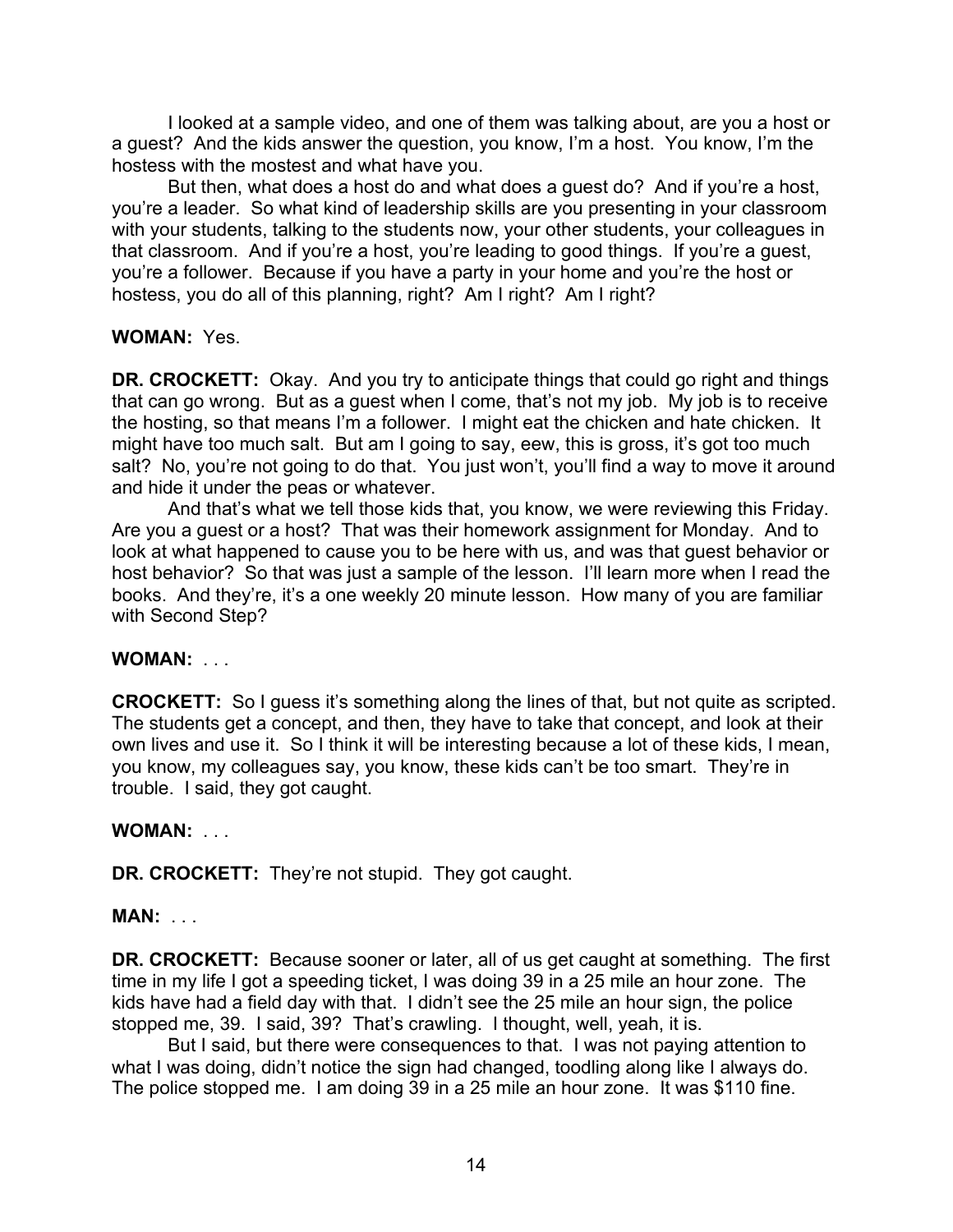What do I do now? I look for those signs. That was like taking money and putting it in the street, and putting gasoline on it, and putting the match to it.

And so, what do I do? It has helped me modify my driving behavior. It really has. It was a wake-up call. And I said, a lot of these kids just have a wake-up call. But what we're trying to do is to teach them a new skill set and a behavioral set, so that they don't have to have that kind of wake-up call again.

There will be another one, but it doesn't have to be the one that takes them out of their school, where they can't attend school functions, they cannot go on the school grounds. If they do, they will get arrested for criminal trespassing. It's all these don'ts, and don'ts, and don'ts. And so, that's what we try to teach them.

Did I miss something? Okay. I keep hitting the wrong button. I'm sorry. I am PowerPoint challenged today. I forgot to bring my little thing, and I'm trying to do it, and it's not working.

What do I do, as a school psychologist/counselor? I review a lot of research. You know, my son told me that I needed a vacation from books. But I told you early on, I was never a non-reader. I cannot remember a time in my life when I did not read. I am never without a book. Books are everywhere.

When it's a wreck and the traffic stops, I just sit there and pick up a book. Or I've got books on tape. I've got books on my iPod, whatever. So reading is very, and reading the research, he gave me that job, I think, nobody wanted it. I'll take it. And so, but it also helps to have a conversation with my colleagues about what they do. They learn from me, and I learn from them, and it makes it easier for us to work together.

### **WOMAN:** . . .

**DR. CROCKETT:** I'm sorry, I didn't hear you. I thought somebody said something? Okay. Whatever, I don't know what you call it. We have what we call student support teams. And now, since the person who is responsible for response intervention in our system decided our school wasn't RTI level, she hasn't told me what level it is. I said, okay, whatever. I can argue with her, because everything is done independently for students. Traditional RTI does not necessarily work for us.

But we do, we are already looking at kids, and what do they need, and where are they functionally, and what do we need to do, and how do we need to move them around to get their needs met? So in some ways, I guess we are. And we do have a 504 committee, where, periodically, we have looked at kids. We do have kids that have some chronic health issues, and we've had to make modifications for them. We try to, based on our ongoing monitoring, anticipate what some potential student problems might be and address them ahead of time.

We coordinate all of the information that we have with our principal on a daily basis. Every morning, the teachers and I meet, before the kids come to school. Every afternoon, I meet with the principal. That's just habit. We're going to meet, we're going to discuss what happened. If he saw something that I hadn't talked to him about, he would say, well, what was happening with you and so-and-so and so-and-so today? We discuss it. We talk about it.

And he might say, hmm, that's getting to be kind of serious. And if it happens again, bring him to my office. Or he'll say, you know, that's fine, if you think you've got it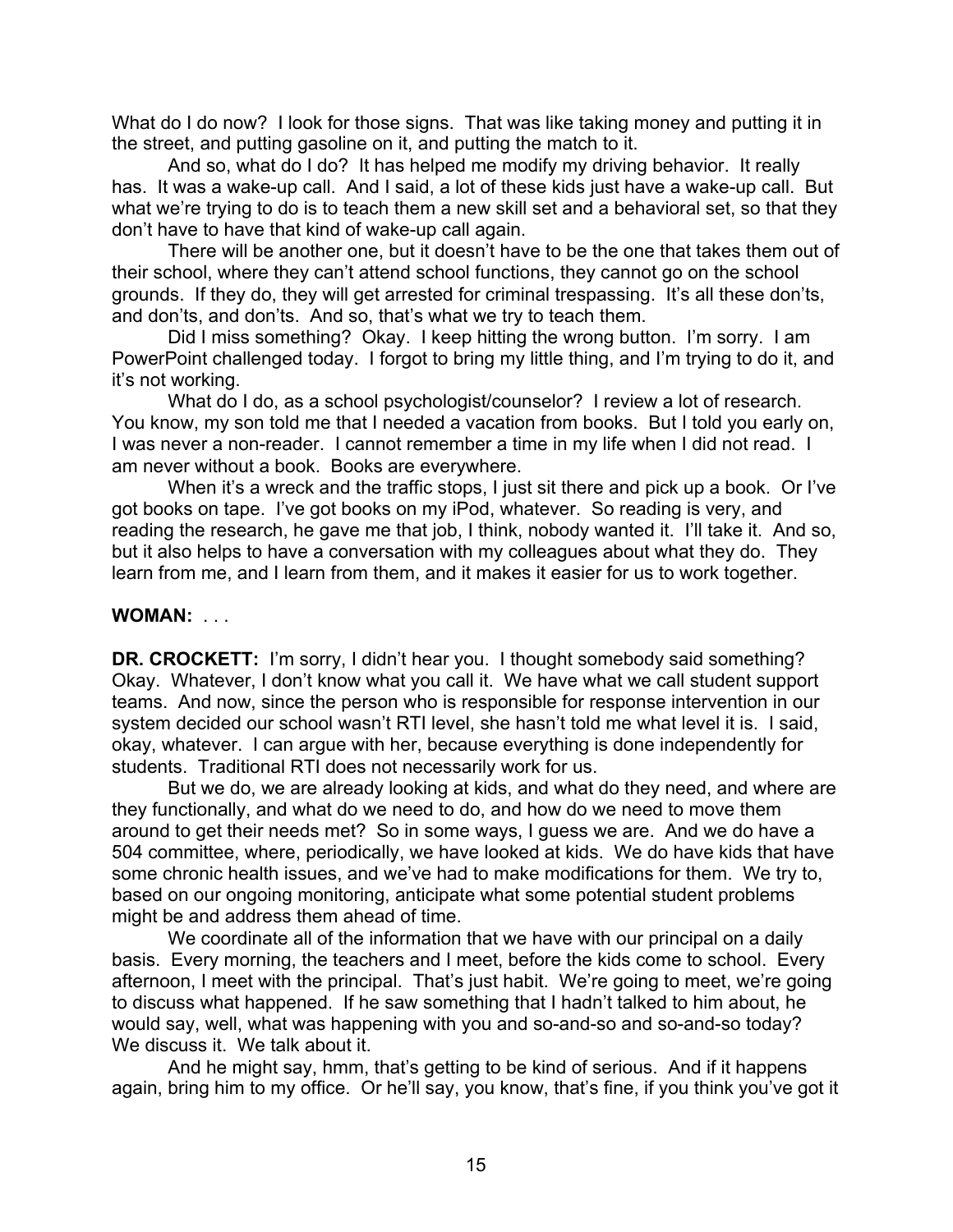under control with that. If it starts to get worse or escalate, I want to get involved. And that's great, because I know I have that support.

And I do the same thing with the teachers. I noticed so-and-so and so-and-so doing, and she said, well, it's been a little bit of a problem. We only have one male teacher, five females. And I'm trying to work out some things with him, to see how do they work. And . . .

#### **MAN:** . . .

**DR. CROCKETT:** Out of 60, 55 are boys, 5 are girls. So he is typically it. We're trying to work out some things to see how we can fix this in the classroom. If it continues to be a problem, I'll let you know. And then, we'll see what we need to do to take it to the next step.

There's a needs assessment that's done that the county requires. I summarize all the information, and discuss it with the faculty and with the principal. I team with other professionals to develop and implement small groups.

Right now, we have a small group of our young men who are gang members, and we're trying to keep that violence, really to keep them separated, even in the community. And so that the violence doesn't break out, all of their trials are in abeyance, right now, and I'm trying to keep them in school through May 27th. I don't have any control over the summer, but I'm just trying to get them through this second semester.

We made it through the first semester. Now we're trying to make it through the second semester to get a full year. If we can get them in a full year, they stay on their track they're on, right now, they will leave us, ready to be eleventh-graders, which is where they should be in the fall. So that's the task.

We do, in combination with other professionals, we teach basic self-management skills to students and sometimes to their parents. I'm a federally mandated reporter. If I see a kid with a bruise and I can see fingerprints where a parent, I tell parents, you cannot hit kids for distance. If you leave marks, and fingerprints, and bruises, and swelling, and cuts, you know, you can't hit for distance with kids.

You know, we've all tapped our kids. I told my son I would go and tap him on the head, not that it would matter, but, you know, you fish hook them, drag them back because something. But it's a difference when you can see marks like that. I mean, I have literally seen fingerprints on girls' arms. And, you know, that had to be some serious holding to get where you can see the little swirls.

And so, we try to teach students, if you're in an environment like that, how do you escape to somewhere else, instead of engaging in an argument and having it escalate? And we do that with the help of the Department of Family and Children Services, and through the police department, and through counseling. There are a million churches in my county, and there's a youth pastor, and I know just about all of them now, the ones that are around the school directly, and they all work with us.

And I meet individually with students every four weeks. And it gets to be kind of rough sometimes, but I like to meet with them. I like to hear their perception of where they are, what they're doing and how they're doing it. How have they made adjustments along the way, and how are their adjustments working for them, and make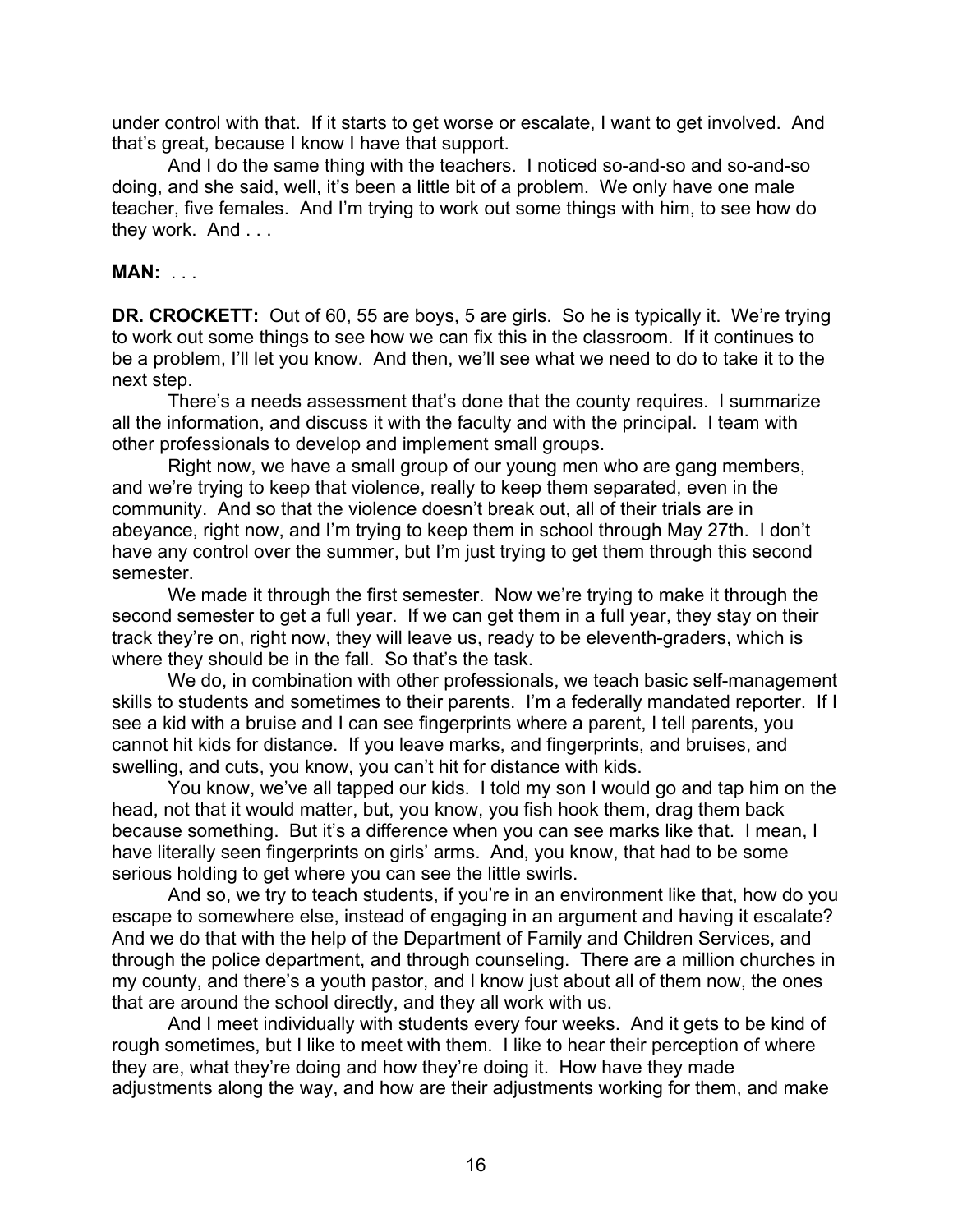suggestions for other things that they might do to make that happen. And the kids like it, after they get used to doing it, because the lights come on and they understand, I'm not telling them what to do.

I keep telling them, school is a walk, and you're walking down this road, and there are dips in the road. And sometimes it's a dip where you can step out by yourself. But then, there are other times when you need a person to throw you a rope and pull you out, help you find out how you got down in that hole, and then, you can walk on. You don't have to go back. You can keep walking forward.

And to use the skills that you're acquiring through school and to see a connection between the coursework that they're doing, especially the literature is the easiest, you know, what do you learn from the literature that you're reading? What are the life lessons you can carry away? When you start reading it, think about it. And even the teachers do that with them also. I talk to the parents. I meet with anybody on staff. And it's a lot of engagement of us and also with the kids. I can't see my watch. Okay.

We review educational plans ongoing, of course. Again, if the students need help, I like to have students develop their own behavioral plans. Mrs. Smith said to me that you are constantly sleeping between 10:00 and 10:15. Would you write three things for me that you think you could do to stop that from happening? I don't sleep then. Whenever you sleep, it's okay. Just, what are three things you could do?

I'm not going to argue with him about the time. I have been known to videotape. But when they get confused and say they're not sleeping, I love these phones now. You can do it right with your phone, you know. Right there, you can videotape and say, do you know who that is? I guess I was asleep. All right.

Now do you want to write three things you want to do or would you like for me to make you some suggestions? Which do you prefer? I'll do it myself. Okay. Just take a few minutes and think about it, and write them down. And then, we'll talk about how you can get it done. I want them to own the problem. I know what I'd do when I get sleepy at work, which is never. I don't have a chance between 8:45 and 4:00, but to let them do it.

And I also let them know I'm going to be monitoring you to see how your plan is working. And so, don't think I'm spying on you. I'm there, in case you need to raise your hand and say, look. I know I said I was going to do A, B, C, but I'm having trouble doing that. Maybe I need to change it. Can you help me or will you tell me, what did you see?

Or we also get, they love, if I can find some chocolate-flavored stickers, I would win the prize. But I do carry Hershey's Kisses because they know that I like chocolate. And they're not supposed to eat in class. And I'll walk in and I'll say, Mrs. Smith? Can I do a candy drop? Yeah. And I'll walk around and say, great job. And they, hey, I got the M&M. I got the first one. I got the this, I got the that. They love chocolate.

And I also have the red bucket. That's what all my candy is in, a red bucket. And they'll ask the teacher, they'll say, everybody got satisfactory on their behavior plan this day. Can she bring in the red bucket? Well, if I bring in the red bucket, they can get two pieces of the candy of their choice. Yeah, it's a little bit of bribery. Yeah, it's candy. But it's Friday, and they're going away. We won't see them until Monday. You know, let their mothers deal with their sugar high.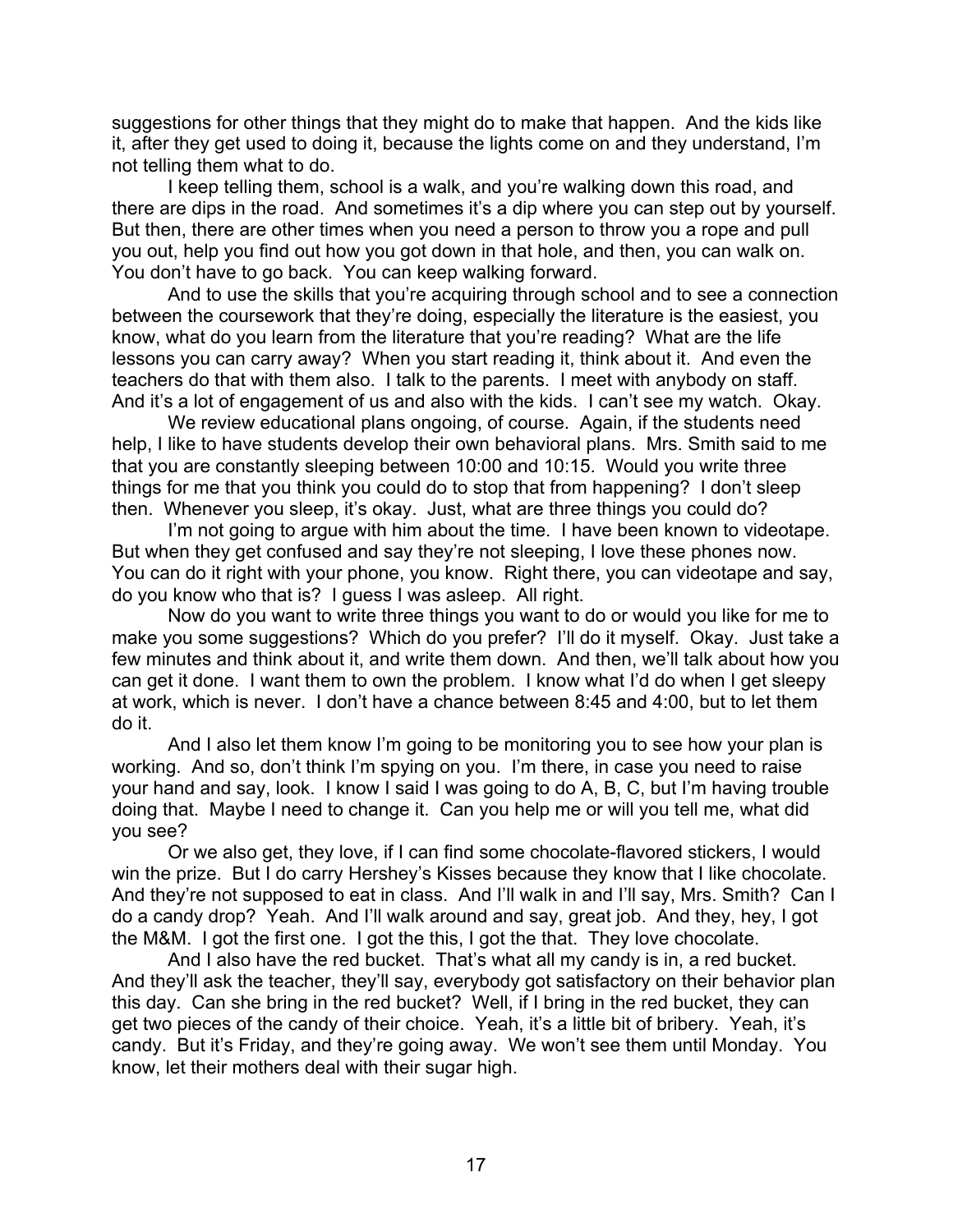But it's, I didn't, you know, I said, oh, kids don't want candy anymore. Yes, they do. But it's not just the candy, it's the recognition that you saw them, you think they're worthy.

Like this one boy told me, nobody likes me. I said, well, that is not a true statement. No, you don't like me. I said, I like everybody, until you do something that causes me to change my mind and dislike you. So you start out being liked here. And I do. Some of the worst kids are some of my best friends. They are. I love, I mean, I just love them. They're so different and so easy. They think they're hard, but they're really easy, and we see right through them. We're reviewing . . . plans is needed, and again, that maintaining contact.

In group meetings, most of the people who come in are professional counselors, which helps me a lot. I assist, I watch, I learn from them also. It's like free staff development for me. I can follow up with some of the kids on some of the things that they learn, and I keep parents and teachers informed as necessary.

Some of the outcomes that we always tell our students, we want them to be more aware socially, emotionally, and behaviorally of themselves. A lot of these kids don't know when they're doing some of these things and what the impact of them is. We know, because we've been taught. They haven't. And they will argue with you. That's why, when the boy, I wasn't asleep at 10:00, well, whenever.

And I don't know if it comes from being married to a coach and having boys or being the oldest of six girls and going to an all-girl school, whatever. I've been called so many names and called so many things, it doesn't matter anyway. So why waste time denying it? But just to let them have some ownership.

As one boy said to me last year when he left, he said, the best thing about being here was, even when I am wrong, sometimes you all let me be right. I had never thought about that, until he said it, and how important it is for these young people to be right, even when they're wrong. So some little things, you know, you just let them go. Don't argue. And it's hard. Teenagers don't listen to arguing. Old people don't listen to arguing either. That's why they try to take your driver's license away and we won't allow it.

But, you know, nobody wants to be wrong all the time. Nobody wants to be outcast all the time. Nobody wants to be in trouble all the time. And so sometimes, we have to reframe those acts and activities, even though they're annoying the crap out of us. But we just, oh, whatever. Okay. I love that word now. I used to hate it. But then we have a teachable moment, be it individually or in a class. We want them to learn how to demonstrate successful in a personal, social, problem solving, and all of those nice things.

We had two girls who loved to fight last year, and that's how they got in our program. And they happened to be leaving school on a Friday, and they have to clear the perimeter. They're still on campus until they get off campus, onto the sidewalk across the street. They couldn't make it. They got to the sidewalk here, there's the street. They just needed to get in the street, over to the other side.

Their task was to become friends. We could never become friends. Well, you've got to become friends to get out of here. So do you want to start that process and decide how you're going to do that or do you want me to help you? I'll let Lynnie do it. Yes, you will. No, you won't. I said, let me tell you something. I could make a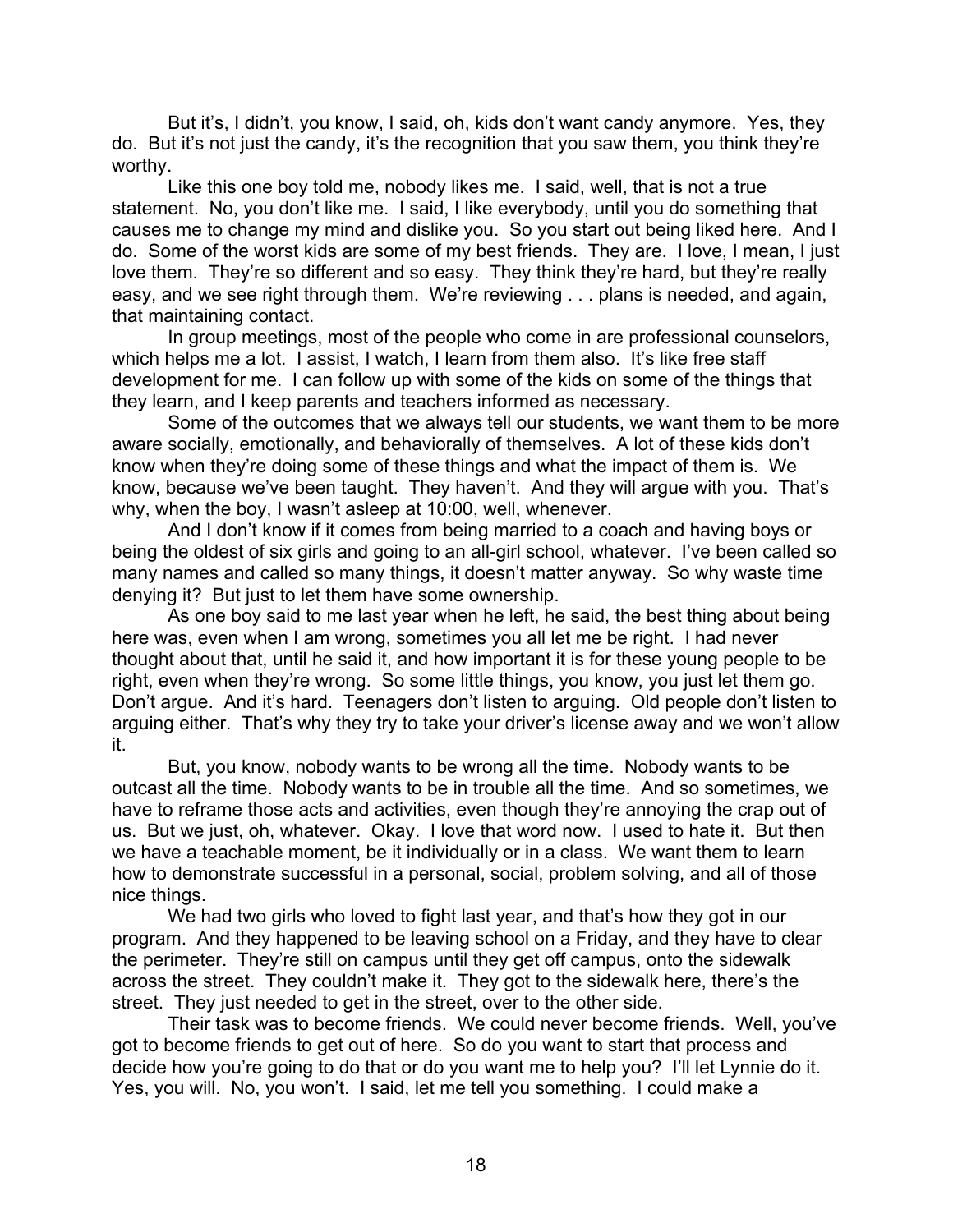recording that says, yes, you will, and just hit the button as long as you can say, no, we won't.

So what are we going to do here? Let's start with, why do you fight each other? She took my boyfriend. What is it with girls all the time? It's always about boys. Is she still dating him? No. Then why are you fighting? He's gone on to somebody else, and the two of you are still fighting about him? Well, it's how she did it. They had a long discussion about what happened, how she felt dumped, and she felt embarrassed. She didn't know the other one was dating him. And all of this played out in a couple of hours in my office.

And they wrote their own plan as to how, I said, let me tell you something. Everybody is making bets that the two of you are going to fight before the end of the day. You don't tell me what to do. Absolutely. So how are you going to make sure the two of you don't fight? They left the best of friends.

It was touchy at times. They had to have a contract about what words they could not use. And I got tired of it. I said, okay, no B words. No, you can't say the B word that rhymes with witch. You can't say boy, you can't say brew, you can't say bring. You can say no B words, so find another word. I don't know what else to say. Get a thesaurus. It's right on your computer. Use it. And it was just eliminating some words from their language when they interact with each other.

And sooner or later, they were sitting together at lunch, they were talking, they were planning on going to, do you all have Sisters Together here? You know what Sisters Together is? It's a national organization of black women, well, young black women, who come together and talk to young girls about hair, and clothing, and nails, and all these things. And they go around to different cities on the weekends, and girls go, and they go in little packs and all.

Well, they decided to go, to get a group of girls to go to Sisters Together, and they were going to learn all this new stuff about make-up, and hair, and the latest on weave, and they told me all of these things. And I felt my brain swimming. But the thing was, they were so excited that the two of them came together to organize something to do with other girls to have some unity in the school. Okay. But it was a good thing.

Now whether they're fighting or not this semester, I haven't heard, and I haven't seen anything on their behavior reports, because I get to see all schools and every behavior. I can check their behavior, their academics, their everything, once they go back. So they haven't had any discipline referrals for a whole semester. For girls who fight, that is phenomenal. It took a year to get them there, but they managed it. See, I believe if kids are having problems, they should solve them, and all I should be able to do is watch. I'm going to send this to you. I'm not going to go through all of this. And these are just some general expectations that students learn scripts.

When I was learning stop and think, way back when from Kendall in the early '80s, I mean, one of the things I noticed is little kids learned it very quickly. They could say it, they could stop, think, what are my choices? Is this a good choice or a bad choice? I choose the good choice. I'm going to do it, and I'm going to give myself a pat on the shoulder. They could learn to do that.

But as kids get older, they don't want to do those little childish movements, so it has to become internal. And it's the stop part. If we can get kids to stop, you remember when you used to do freeze in schools? You know, people would say, freeze, and you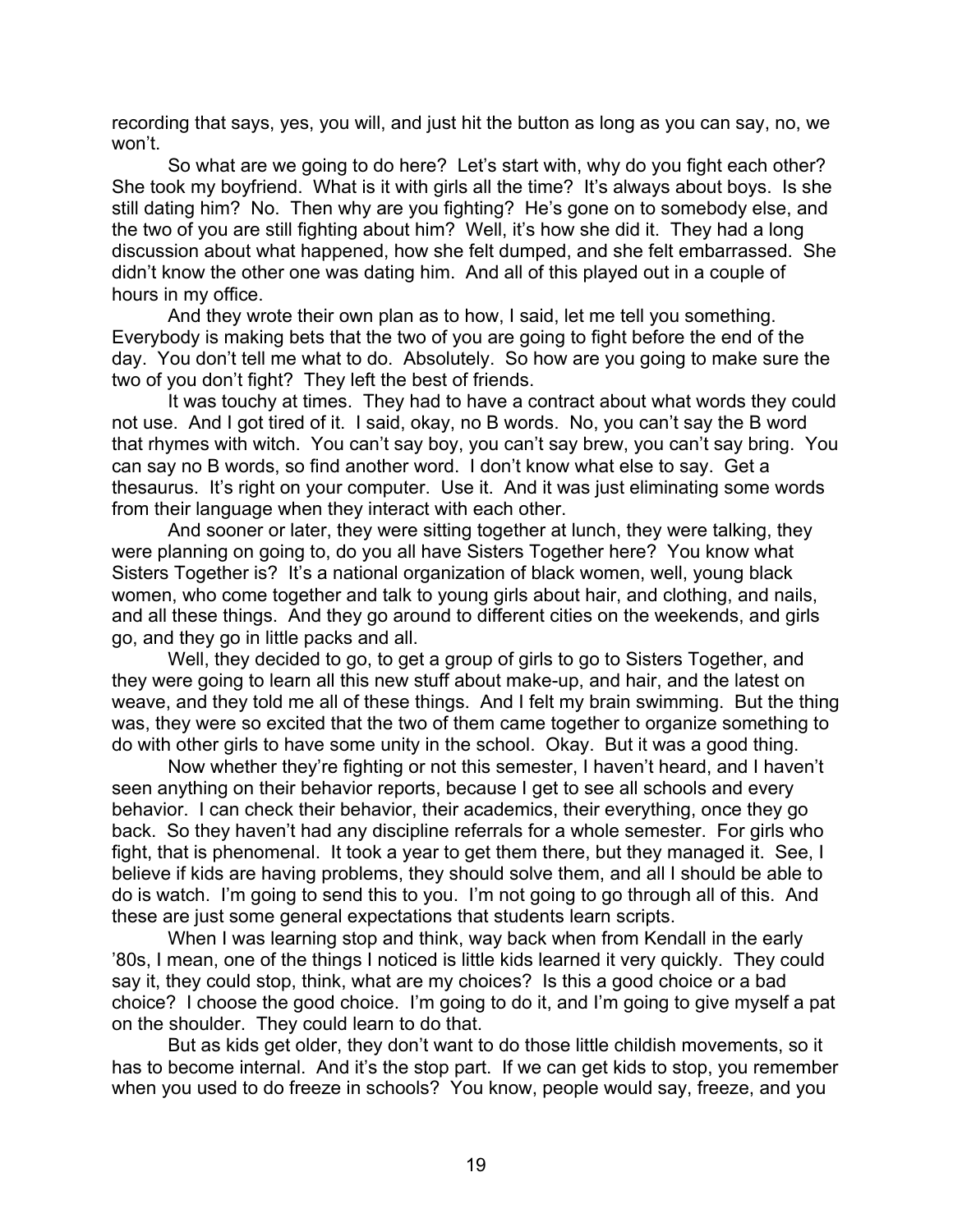have to stop where you are. And kids would contort, and stand on one leg, and all that. But what we're trying to do with older kids is to get them to do that internally.

And sometimes I tell kids, you know, I have to stop. Because there are times when you're acting out, and it's something that we have discussed and we have an agreement, and you're breaking the contract. I am upset. You don't ever get upset. Nothing bothers you. And I said, you know why you think that? Because you don't see it. You don't see me doing stop and think, before I speak to you. I said, sometimes you'll see me do this, and you think I'm telling you to be quiet. I'm telling myself to be quiet. This is not a time for me to talk, until the temperature comes down. I have 212 on the board in my office. You know what 212 means? What does 212 mean?

## **MAN:** . . .

**DR. CROCKETT:** It's the temperature at which water boils. If I'm working with kids who are boiling and I'm boiling, how much good am I? None. So if they have done something and I am hitting 212, we all chill. Sometimes I'll say, everybody has got to hit a chill seat. You've got to hit the chill seat, I've got to hit the chill seat. We all have got to calm down. You don't ever get upset. I'm upset now. No, you aren't. Why argue? I'm ready to talk. Oh, you're ready to talk? Okay, what are we going to talk about? You've got to stop doing this. I'm still calming down. Can you tunnel(?)?

If you play that music, and then I'll lose it, because they know if I, they don't like opera. And I don't know why? I don't understand that. But we talk about that self scripts. Chill. I need to calm down.

Most of the kids very early on, when they really are getting ready to blow, will tell the teacher, I have an emotional emergency. I need to see Dr. Crockett. They will call me on the radio. I go get them. Our kids don't walk anywhere alone. We go get them. And they'll say, I need some time in your office. Do you need time? Do you need to bring your books with you? Yeah, I need some time. Sometimes they'll just come in and sit down, and go to work. And I let them work, and then I'll say, can we talk about what happened? And they're ready to do it. When you're working with kids, a lot of it depends on you and how you think about handling inflammatory episodes with kids.

I'm better at doing it with kids than I am with myself. I mean, you need to be honest. I am passionate about some things, and I get angry, and I might blah, blah, and I have to do this. And I hate having to go back and apologize, so I've learned to do it more, whatever, to keep those words back. And kids notice that. They've gotten to where they know when I'm struggling. That fascinates them, because they think adults are perfect.

And I'll tell them, I said, you know, it's taken me time to learn some new skills for myself, so I'll give you time, but I need to see that you're trying. I need to be able to put it on paper that you're trying. That's all I'm asking, right now, is that you try. But also, you need to learn to find out, what is your tolerance level for certain behaviors?

Kids in my school where mixed races, Beaner and the N word, oh, my God. We have a boy who, he can't use any word that begins with N. That means no, never, no more, nine, neither, nothing, cannot use them, go to the thesaurus and learn some new words, because they're so inflammatory. But what are the words that inflame you?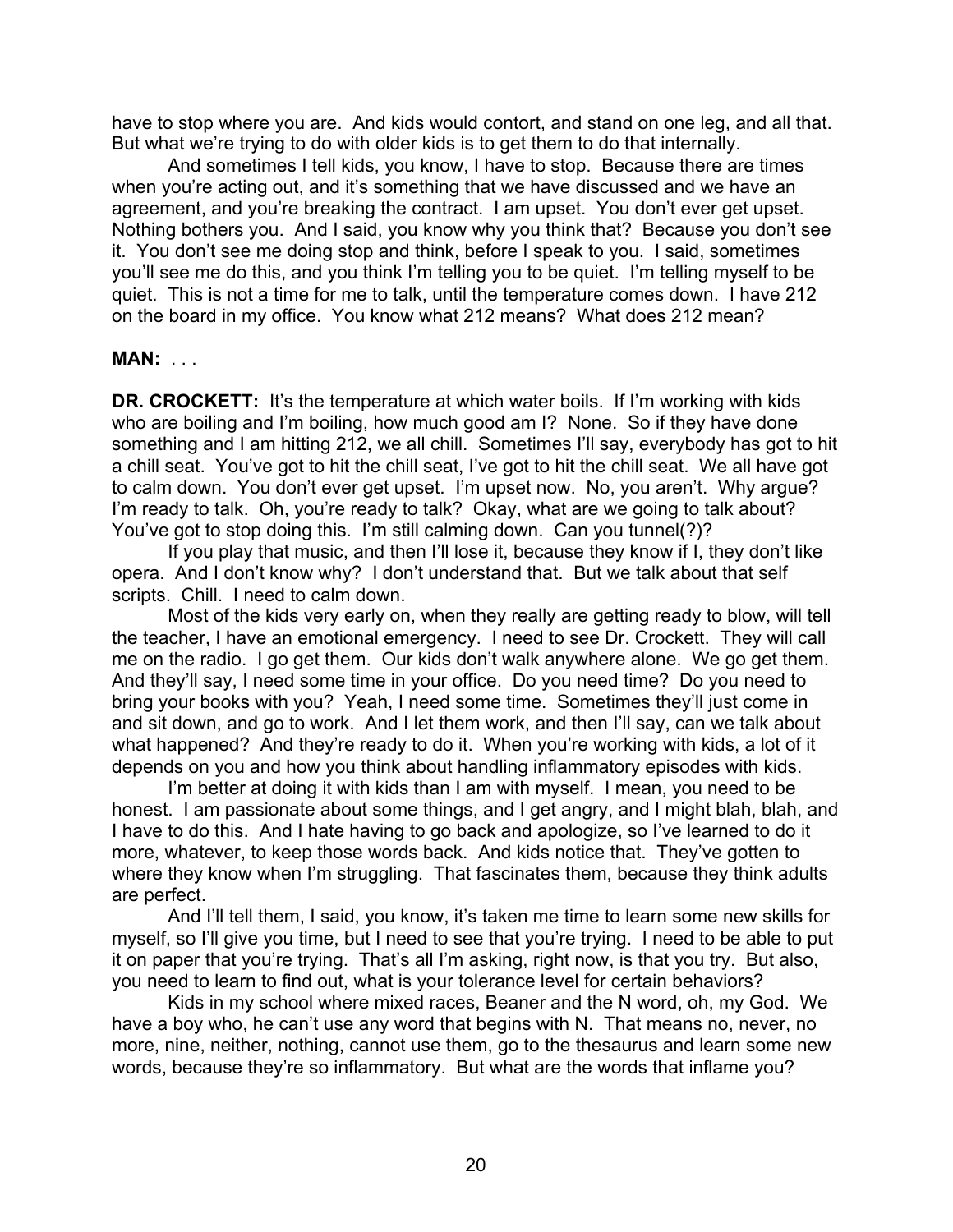I know one thing that makes me just boiling mad is when people refer to kids as trash. White trash, I hate that term, I just can feel my caps cracking, or we're just coming from a trashy part of town. I don't like kids referred to as trash. So you need to do some investigating for yourself also, because it's easy to tell kids not to lose it. What happens when they see us do it? And I don't know about you all, but I just hate self-introspection, where I've got to go and show all of my zits and what have you. Because we all aren't perfect, but, you know, sometimes we forget.

When I was doing my internship, the one piece of trouble I had, and I never mastered, is, I hate child molesters. I just do. And when I came to that recognition, I said to myself, what are you going to do when you're working in a school and there's a child who has molested another child? How are you going to help that child, the one who's the molester and the one who's the molestee, if you're saying, I hate child molesters? Because children molest too. Okay.

So you need to think about those things, especially when we're talking about giving kids the opportunity to practice and apply these skills. Because, sooner or later, they're going to talk about what they've done. Every kid that has been through our program, even when they didn't want me to know what they have done, wind up telling me at a time when I really didn't care because it was over and done with for me. Obviously, it was not over and done with for them.

And they have told me some things that just send a chill down my spine, but I could not shiver and carry on. I had to be the consummate professional. And you need to think about those things that cause you to do that and be prepared to not do it, and think about how you're going to handle it.

Making bad choices and using meaningful consequences. One of the things that I really love is that our teachers, when we talk about this, how many of you have had a teacher who said to you, well, I can't make that exception for A, B, C, because all the rest of the kids would be, it would be unfair to the other kids. I can't do that for this one.

Well, we don't have that issue because everything is individualized. The consequence for you is different from the consequence for this one, for that one, for that one, and so on. And students don't have to know why you get one consequence and this other one doesn't, other than in a broad, generic discussion when we do it in group. Accountability, consequences, and consistency, we talk about that all the time.

I'm going to speed up a little bit, because I want to give you a chance to ask me questions. I want to talk about some of our students that we have had. And we had a student who had an imaginary friend. Now the psychiatrist said it was nothing wrong with him, that he was just making a fool out of me. And I said, well, okay. What's new? I was married for 40 years. So he has his turn. But what we finally did, and I said, you know, he would cheat on tests. And it wasn't him, it was this imaginary friend helping him, because this imaginary friend didn't want him to fail.

I said, okay, here's the deal. Your imaginary friend is not enrolled here. So first of all, he can't come to school until his parents come, and we have to have an intake. What you mean? I said, see, remember when you came here? It was just you and your mother. Well, is your imaginary friend a girl or boy? It's a boy. Well, he has to come here with his mother, and we have to have an intake, in order for him to come to school.

I'm scared to come to school without him. I said, okay, I'm going to help you out. He can come to school, but he can't come to class. We're going to get a box and put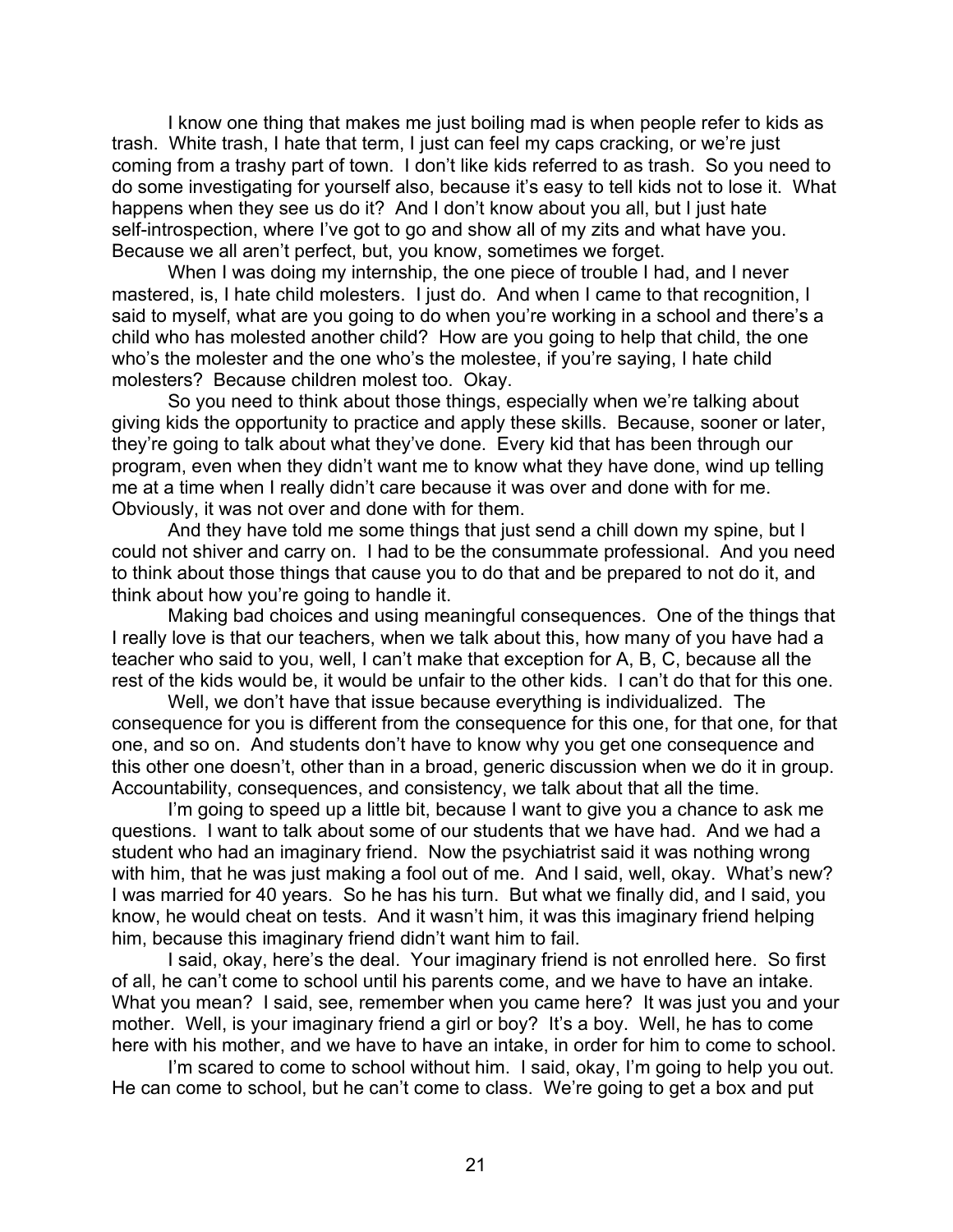him in it. And when you come to school, you drop him off in the box. And when you leave, you pick him up.

Can he go to lunch? Okay, he can go to lunch with you, but he can't go to class with you. You have to take the tests by yourself, and you have to do all your work yourself. And does this friend have a name? No. Okay, well, if you name him, be sure and let me know, so I know who to call out the box. But he has to go in that box every day. Every day. And you pick him up. Don't leave him here. I said, you leave him here and he might get thrown away.

And I kept thinking, and he was serious. He was not . . . this child, it is something not right. I'm a psychologist. I picked up on that immediately. And I found out that his mother had gotten his Prozac medication confused, and she was giving him a double dose every day. And he was a little bit off. And so, once we got that straightened out, he was very concerned about his imaginary friend still. I think there were other things going on there. But the anxiety and the anguish around not having this imaginary friend, it dissipated.

I said, you know, one day he called me. He said, I'm so worried. I said, about what? I mean, I really think this kid has an anxiety disorder and they think I'm just over, whatever. But anyway, he said, can I just go talk to him for one minute? I said, okay, you know the ten minute rule. I take you out this door from the classroom, we're going to walk up there, you talk to him, and in ten minutes, you have to be in here, back in here, at the seat, doing your work. Okay, okay.

He walked up, I don't know what language they used, since you know word salad, that's on your own. Me, I like Caesar salad. Whatever. Do what you've got to do. We walk back, and he was fine.

But, of course, he's still having a little bit of trouble now that he's back in his home school because they don't want to do that. And my suggestion was to give him a box and let him just carry the box with him. It's empty, anyway. And, you know, just when he walks into his classroom, just say, Miss Smith, I'm sitting my friend up here with you, and I'll get him when I leave. It's harmless. And it keeps him focused, he can do his work, and everybody is happy. Well, most everybody is happy. Well, I'm still working with his teachers on that team.

We had this kid who, think about if you are 14 years old and you've been in 30, 35, I lost count, foster homes all over the Southeast. And after a couple of months, nobody wants you because you're such a pill. And you come to our school. First day, and this kid tells me to go and perform an act on myself that is not anatomically possible. I guess you could, but I don't want to go into that. But anyway, that's how he greeted me. And I said, oh, we're going to have an interesting relationship. What? Whatever.

And he would just, if you told him no or if you told him, you're late, you have to check in, you're tardy. I'm not late. Yes, you are. There's some things I can't argue with and I can't, I mean, it's the rule. If you're tardy, you go to the office, you fill out a tardy slip, you take it to your teacher, and all those things. And, I mean, he would just blow up.

And it had gotten to the point, when he's coming down, because we can see, the offices are such that we can see the driveway when people come in, we can see the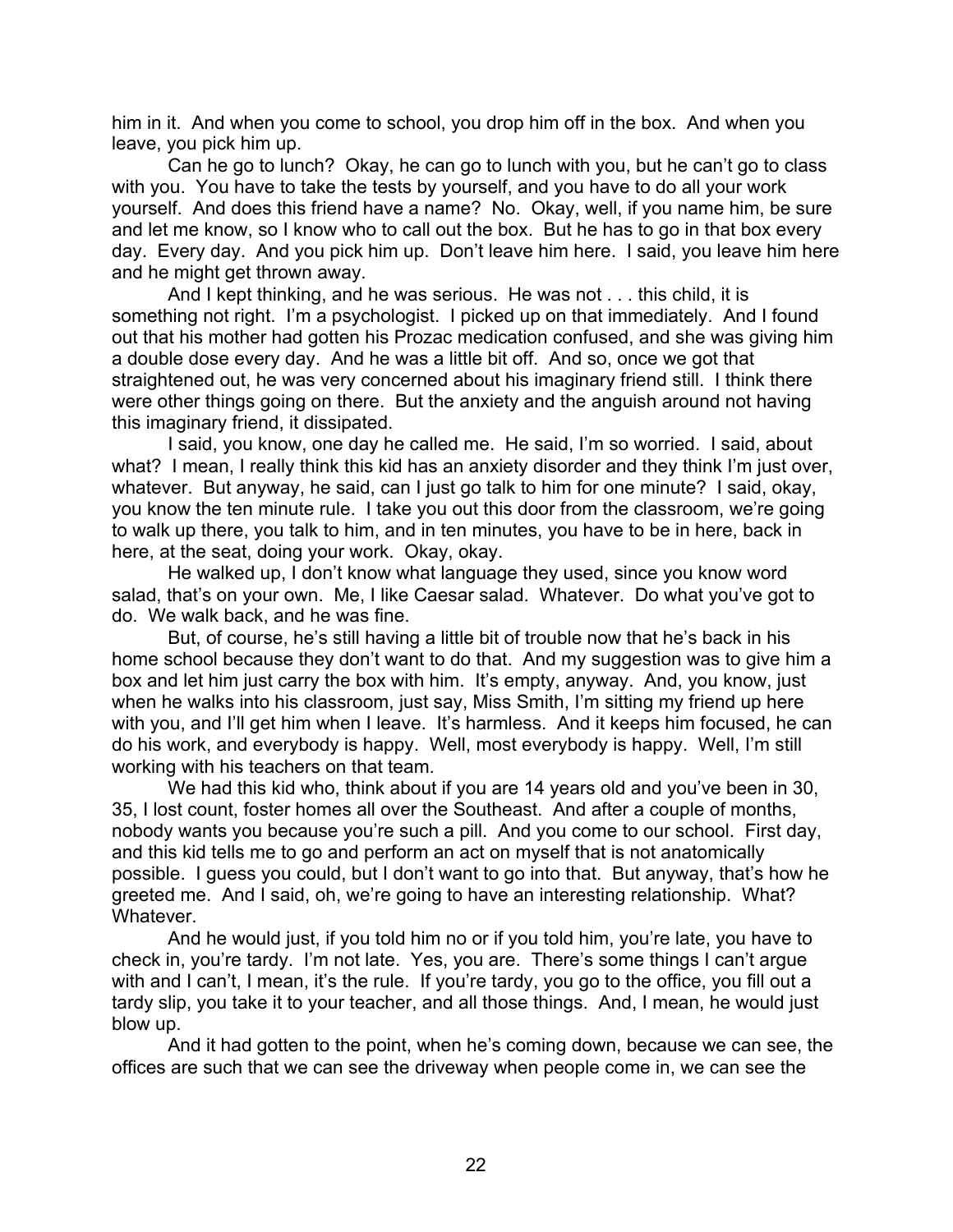whole front of the campus, and we can see the kids as they walk down the driveway coming.

So my radio, Dr. Crockett, you need to come to the front. Your friend is coming in late. And I'm up there, and I said, look. I have a headache. You cannot blow up today. You trying to say I give you a headache? No, I had the headache before you got here. I just, I'm asking you to not contribute to it becoming exponential and filling up the hall. You use funny words.

I said, well, I tell you what. Sign your tardy slip, and I'll walk you to your classroom, and I'll write down the words, and you can look them up and tell me what they mean at lunchtime. Okay. I thought, how did I get away with that? I couldn't, I said, what can I do to keep this kid from blowing up? Because Mr. Principal will kick his hiney out because he has cussed out everybody in three or four languages.

And it got to the point where every day, I had to meet him. Every day, I had to be up there to meet him to walk him to class. Then we wrote a plan where I would meet him on Monday, but not on Tuesday, and we would see about Wednesday, Thursday, and Friday. And I had to gradually taper that off. If we could get him to class before he exploded, he was fine. It's getting him from the front door to the classroom.

Once we recognized that, for some odd reason, as I said, the word in the school is I am crazy, and I use that whenever I have to. As I told one boy, I've been crazy longer than you've been alive, so I have a lot of ways I can show you how to be crazy. So let's not add a new one to my repertoire. What's a repertoire? Okay, I'm going to write this word down for you. Again, you go look it up. But some of these kids, once you figure out their pattern of behavior, they're easy. That's why I said these kids are so easy. Once you know the triggers, and then, you plan for them, then they're gone. Or they're not gone, but we can help him modulate better.

We had a student, and the student's mother was very depressed. All of you have seen depressed parents. You know how the hair looks, the clothes look, the expression on their faces, the way they talk, the way they act. And he would get so embarrassed when his mother would come to school. She was not treated. And he just got upset because they were making fun of him in the classroom.

So, of course, I told the teacher, I'll deal with him. You deal with your class. And I asked him finally, I said, you know, did it occur to you that your mother is sick and she needs help? Why won't she get it? I said, well, maybe she doesn't know how. Would you be upset if I helped your mom get some treatment? Would it make her stop looking funny? I said, well, I don't know. We have to figure out what's going on first. But do you mind if I try? Could I do that for you? Would you mind? And he said, she ain't going to do it. And I said, well, let me give it a shot, you know. Let me try.

I got with the social worker, mom was depressed, mom had had medication, mom had no insurance, went off her medication. The social worker said, let me get with DFCS because she is on welfare and see if we can't get Medicaid. She was kind of just in transition to welfare or transitioning off, I don't know. Because a lot of times, I don't know that information and I really don't need to know it, because there are other social service agencies involved. But whatever it was, either she was on or offing or whatever. And she was in that donut hole-type situation where she was not eligible for some services.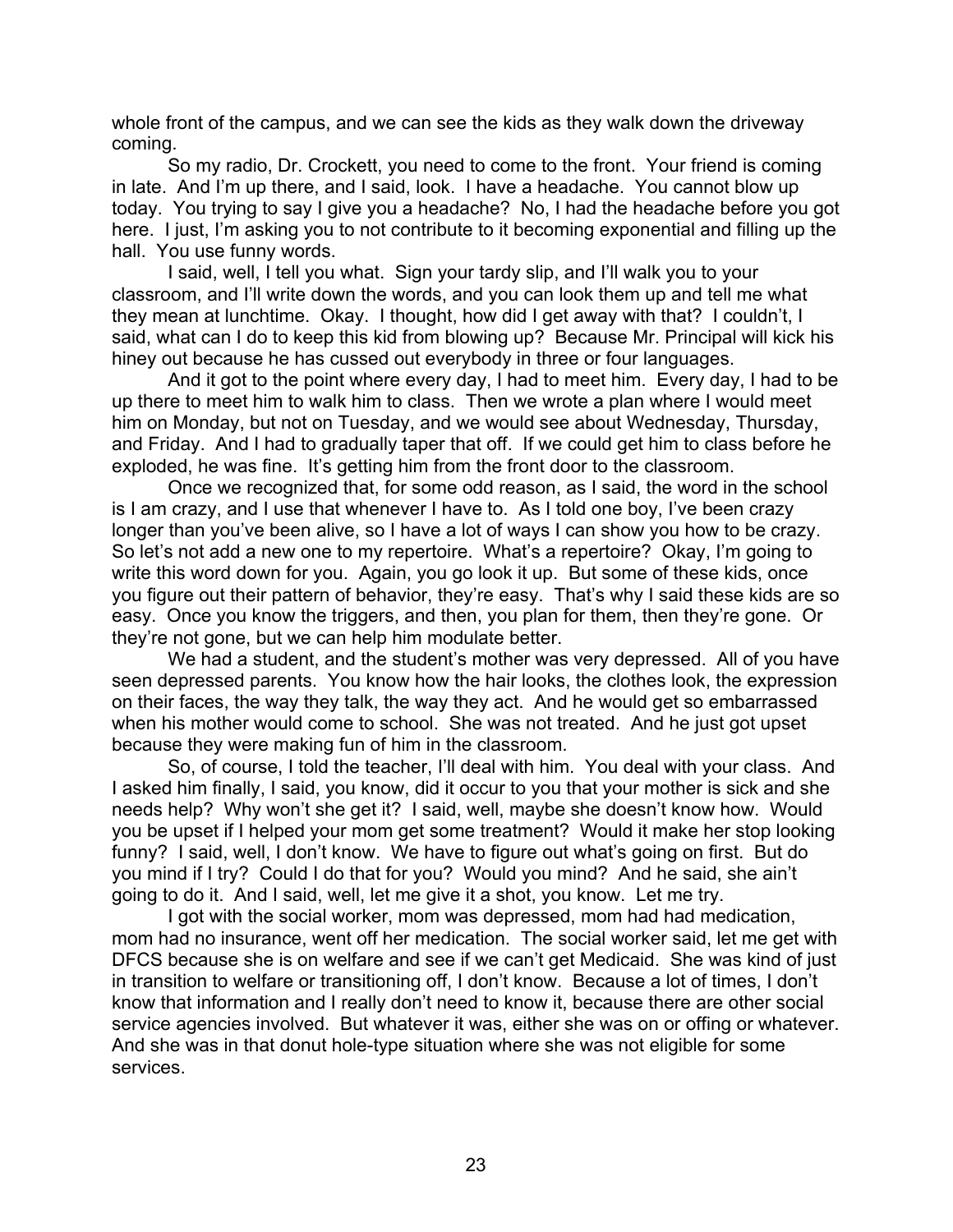The social worker from DFCS helped her get her medication. You know, some of the drug companies now, if you're unable to afford your medication, they will help you get it. They may give you 90 days free. Did you know that? Especially AstraZeneca, and Merck now is getting on board, and Eli Lilly, but AstraZeneca has been really very helpful with some of our parents. Mom got on her medication, got a job after she got on her medication, and all of that anger, you could see it just, as her life skills went up, his anger went down.

This one was awful. This boy was 16 years old and in the seventh grade. He asked for a driving permit. And to park in our parking lot, the kids have to have a seal. Our tags are registered, but the kids have to have a parking permit. And I thought, this kid is in middle school and he's driving. How do I get around this one? I met with the curriculum instructors. I met with the principal.

We all sat down and discussed, what is the appropriate placement for this young man? The board requires these credits to be in place. The state requires these credits to be in place. Where is the loophole? And my principal said, you're always looking for loopholes.

I said, you know it's, I call it cockroach behavior. If you put the bait across the front door, I'm going to find a window or a crack or something to get in, because cockroaches know how to do that. I live in the South. We have palmetto bugs. You know what I'm talking about? They fly. Oh, my God. I don't care how much I spent on pest control, they get in in the summertime, I guess when you open the door. I don't know.

But anyway, and I said, there's got to be a loophole. And so, we petitioned the state for a waiver to do placement exams on him to move him from seventh grade to ninth grade. Now there's some problems with that because he's never been in eighth grade. So that means the eighth grade skills he has never, well, hadn't passed sixth or seventh grade. He had been placed in those. But there was going to be a skills issue, so how do we make that up?

We gave him the placement tests, school psychologist humor, and they were saying, well, he didn't pass. He's got a 69. I said, but with the standard deviation, he is on the high end. He's a little low on the negative side, but consistent when he's on the high end. He made it. Let's apply the standard deviation here because it falls in the range of the high and the low. Let's move him on.

And they're looking at me. It's like, loophole, it doesn't say we can't do it. The one thing, there's a school psychologist named Don Bersoff, who went back to school and became a lawyer. And the thing Don taught me, in special ed hearings, he said, the only time something is against the law if there's a law stating that. If there's no law stating that and it's not unethical, it's not immoral, then use it. I have never forgotten that. That was one of the best pieces of information I ever received. It's not unethical, it's not immoral, let's use it. When we talk about assessment, we say, we do not deal with a single number, we deal with the range.

We got him placed in ninth grade, we got him through six weeks of school, and what do you think happened? They moved out of town, and we haven't been able to locate him. But we kept him in school six weeks. Can you imagine what it's like that you are 16 years old and the longest you've ever been in school anywhere in your life is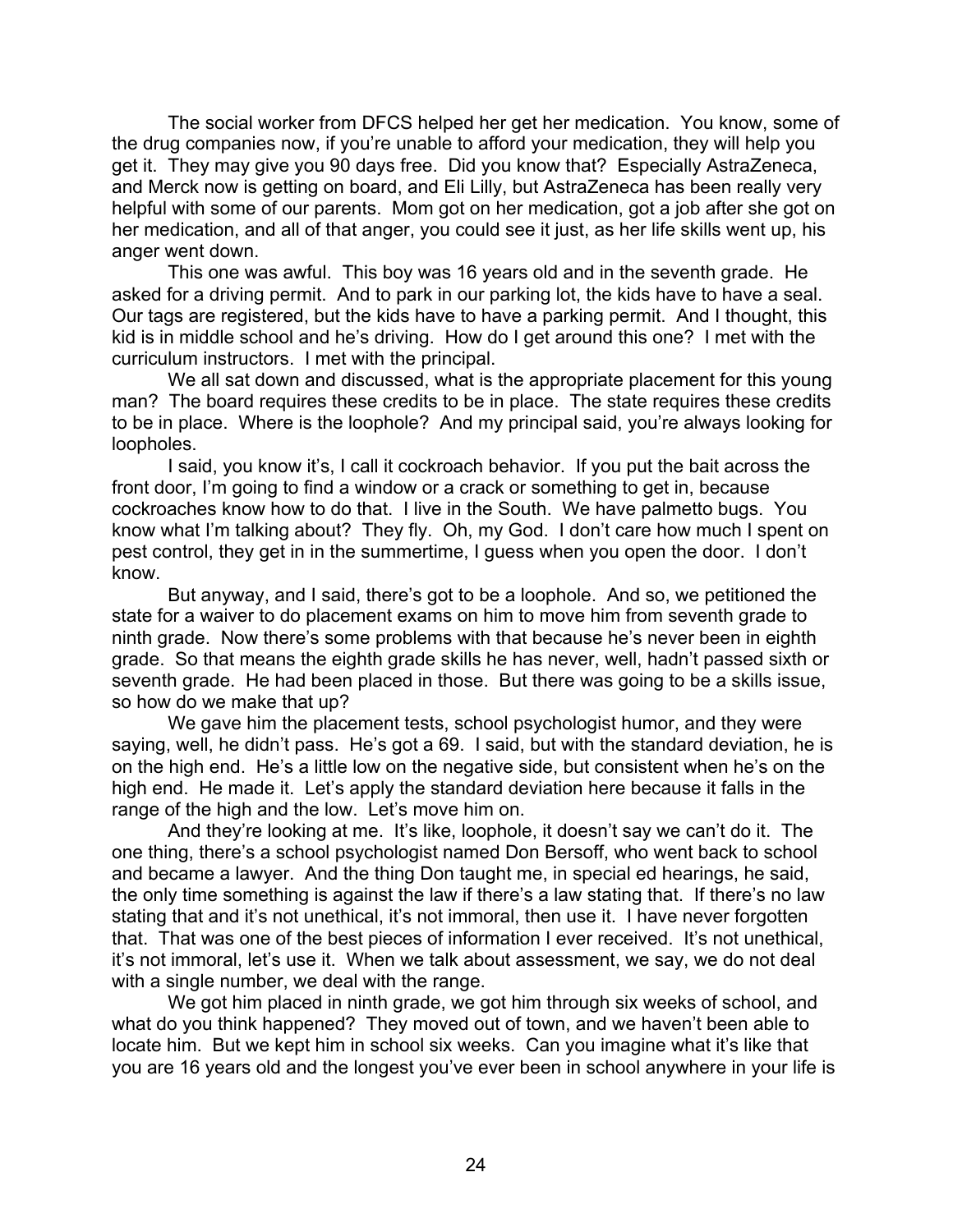six weeks? Because he's never been in a school that long. A day, two days, a week, four weeks, you know, one month, one school month.

Six weeks we could manage to keep him, and he moved. But you see, he was put there because of special circumstances, because he was older, they didn't want a 16 year old in middle school. Yeah, I mean, you know, he'd start a taxi service.

So I do pre-exit interviews with parents and students before they leave. And then, I'll do pre-exit conferences with the home school counselor and with any other school personnel. Special ed kids, of course, they have the transition, the IEP moved from us back to their home school. I say on here, assistance with developing the student's new schedule. The bottom line is, I develop that student's schedule because I know most of the teachers, and I try not to place kids where they're going to have a lot of difficulty. Sometimes the counselors at the home school don't like that, but usually I send a cc to the principal. And I'm a prima donna. It gets done. It just does.

Transition with any, if there any mental health services, if they're in DJJ, as I said, I will go back to juvenile court for them. If their case is in abeyance, they've had a good, clean record at our school, they're walking away with credits, I go back again. I petition the court on their behalf to get the judge to let their case remain in abeyance. If they're 16, and then, they turn 17, well, then sometimes, they want to take those cases, take them to the state court. As of last week when I was at work, thus far, the juvenile court judge has not moved those cases forward, and they have treated placement in our program as time served, satisfied.

And so, that's the other piece I have to hang over these kids. You're on probation. A part of probation is that you must attend school successfully. You come to school, keep a clean discipline record, have a good attendance record, pass your classes, I will go before the court for you. I will petition for you. But you have to help me. And then, you can go back to your home school without the fear that you're going to have a hearing on X date, and they are going to say, send this person to RYDC or to YDC. RYDC, the max kids can stay is 30 days. YDC, they can stay up to two years.

And so, to keep the kids in school and also, you know, I say, when you go back to your home school, you are going to have to continue what you've been doing here, there. Because the judge can always come back and say, nuh-huh, the fix didn't work. Go to jail. And that's not what you want. And so, even that helps.

Now, for you, if you're working in these settings, and sometimes we forget to do this, and I had to learn the hard way too, you have to take care of yourself and not feel guilty about it. Many times I've taken care of myself, but I've felt guilty. Oh, I should have been, oh, I feel so, well, and, you know, poor kid is doing this and I'm having a good time. Yeah, you need to do that. You need to recharge those batteries. You need to re-energize yourself. Because when you do, and then, you go back, you're fresh, and things that you were struggling for and trying to work out in your mind, they become clearer. You must do that.

At the end of the day, you must leave your work at work. I heard that when I was in my master's program and I thought, how do you do that? I mean, these kids are so needy, and you're going to, you know, when you've got that savior mentality that we get sometimes, you have to leave the work at work. You just have to. If you have to cut off your fingernails and shove your fist down your throat, you must leave work at work.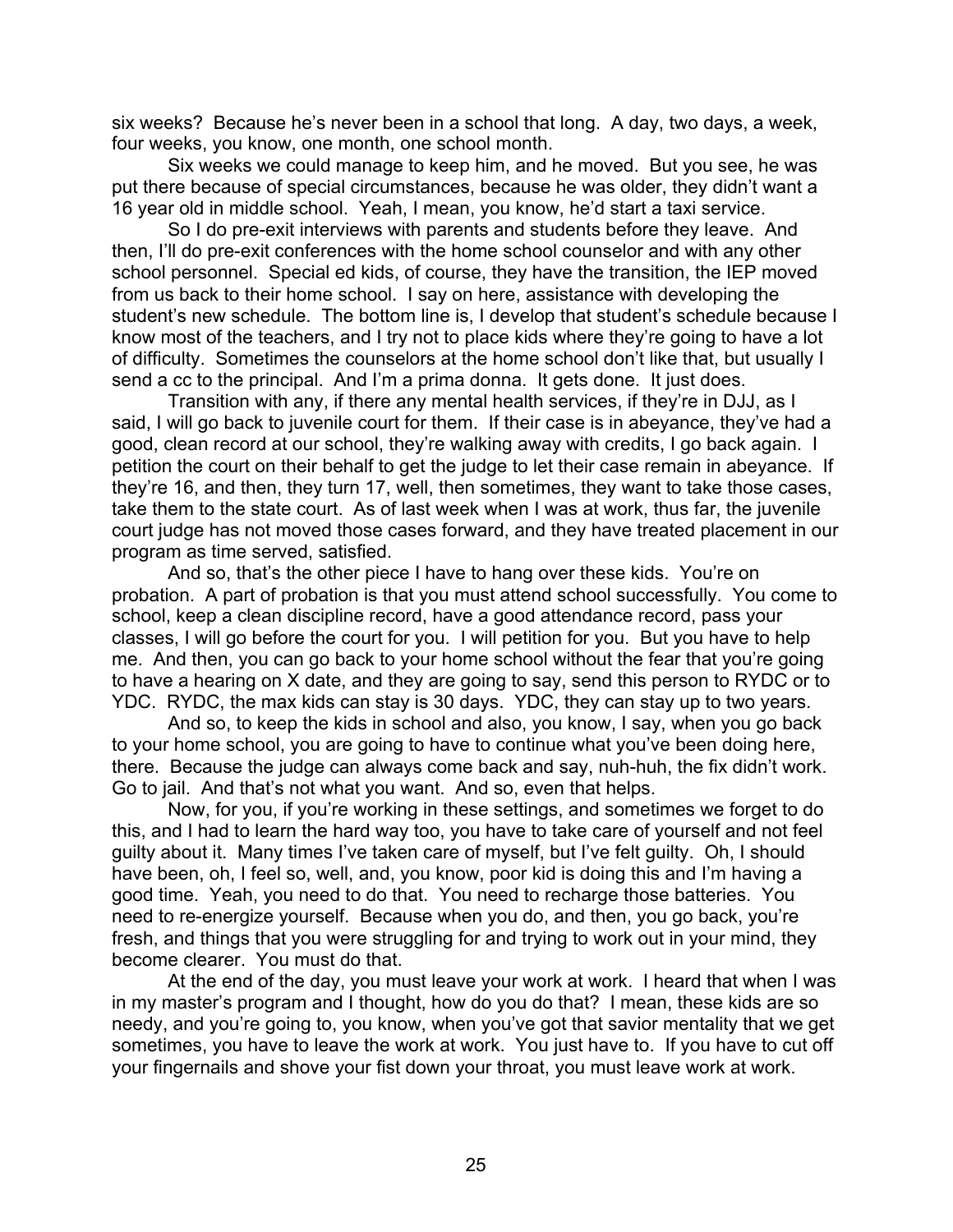You must also recognize that you cannot save every child. I have shed lots of tears in my office when things didn't go well. When that boy left after six weeks and he was doing so well, I was devastated.

I give myself the same ten minutes I give kids. All right, you can be devastated for ten minutes. Set the timer. When it goes off, devastation has got to stop. You've got to go back to work. You've got to deal with what's in front of you. You cannot deal with what's gone. At first I thought, that is so cold, but that is so real. Because those kids are right there in my face, I cannot spend my time about that which is lost, when that which is there needs my assistance. So you may think I'm cold too.

You know what? And sometimes, as I said, you have to redefine success. I can write some beautiful behavioral plans that go nowhere, except to the back of the folder, and then, start all over again. And that's okay. I used to think it wasn't okay because, oh, what did I miss? Oh, maybe I was too this or maybe I was too that. Well, this is practice. I'm a practicing school psychologist. There's a reason we call it practice. Medical practice is practice. Psychiatry is practice. And the reason we practice is because we're not perfect.

And that's a hard lesson for people who like to help to learn, because we just want to do it right. We're going to do it, going to do it, fix this kid. And they are not a broken toaster to be fixed. They're individuals, just like we are. As I said, if I were perfect, I would not be starting Weight Watchers 2,040. We're trying to see who can do it the most times. But we're not. We forget that we are human beings too who have needs, and we have to give ourselves a break.

And we pat ourselves on the back, I mean, there have been times when I have said, you know, my principal has said, okay, so-and-so and so-and-so are leaving. Thank God. You know, well, you're the one who's always saying, well, there's always at least one achievement.

And I'll say, you know what? The one boy this year who left in December, I said, you know, he never used another word beginning with N. He had other problems, but he stopped that one. And it's small, but it's a baby step. I don't like baby steps for myself or anybody else sometimes, but we have to do things baby steps. Behavior change is so difficult. And there's some kids who don't change. They come in mad as hell, they leave mad as hell. As long as they're doing their academics, I said, you know what? I will fix what I can.

We've got some time. These are old numbers. Ninety-seven percent of all of our students pass all sections of the graduation tests, all five of them. Twelve out of 14 of our eighth graders pass the criteria and reference competency test that is needed to be promoted to ninth grade. And students who have successfully exited from the past two years, only 4 of 178 have returned. We have a very low recidivism rate. I don't think those numbers are going to hold, because the kids that we're seeing now are so much more violent and so much more difficult. Each year, they get worse. So I said, we're just going to hug these numbers while we can.

Because the reality is, the kids are getting more difficult. And there are a lot of reasons for that. Coming from a county where I do, where people have been so wealthy and so successful, and now, those resources that they once had, they don't have anymore. They don't have the tutors. The kids don't go to the tutoring camps in the summer. And these kids are very frustrated because they've had all of those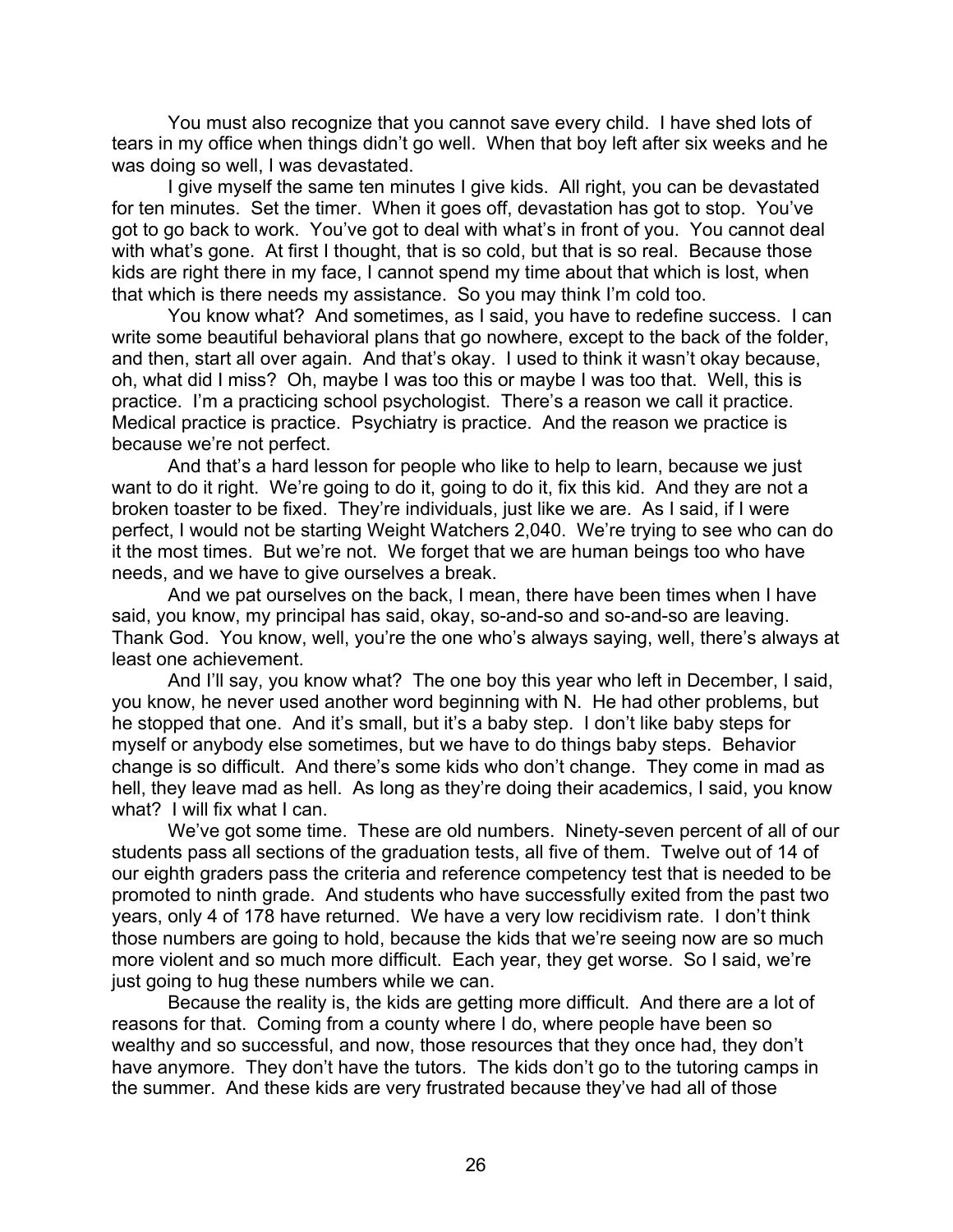supports. And then, they start school in the fall, and they're ahead, because they've taken all of these things and they're able to move faster, and they don't have that now, and they act out.

And divorce and got more people going in the, we have a lot of military families, and they are separated. Sometimes both parents are gone, and the kids have to relocate somewhere or come back. There's a plethora of reasons for this. And the county itself is changing. So there's just a lot of things that are happening, and the kids are looking more and more severe. And we're just going to have to look at them again individually, see what do we need, how are we going to meet their needs, and continue to move forward. We have about, what, 15 minutes? Do you have any questions? Yes?

**WOMAN:** . . . you mentioned that the parents are required to come in . . .

**DR. CROCKETT:** Yes.

**WOMAN:** . . . you also mentioned about parent . . . because parents . . .

**DR. CROCKETT:** Let me . . . so let's see if I can remember all of this. She said, you mentioned that parents are required to come to the intake. Yes, they are. I mentioned that parents . . .

## **WOMAN:** . . .

**DR. CROCKETT:** And do we do that? No, we don't. I have outside resources that do that. We have what we call, our safe and drug-free schools program is called CARE, Children At Risk in Education. And so, all of our kids are considered at risk. And we have seminars throughout the year. They do step parenting. They like that. We have step parenting, and our parents get to go. They don't have to pay the fee, they just have to buy the books. They have to buy the book. They don't have to pay the fee for the course.

If the child is involved with DFCS, then I work with DFCS to get a coach. If the child is involved with the juvenile justice system, I work with the juvenile justice system to get a coach. And we have something that we call community mental health roundtable once a month. And I can take a family in our county and say, this family, I'm working with Mrs. Smith. She's not involved with any other agencies. I need a parent coach for her. The student is having these problems, and I need someone to assist me, if possible, over the next eight to ten weeks to help her, in-home, deal with this. And they will find someone in that wrap-around services network to handle that for me.

And the resources now for mental health services are so slim. I'm sure you all are going through the same thing that we're going through. I find that you have to have your ducks in a row, and ready to jump up and scream first. One counselor told me, you always get up first. Yeah, that's why I sit up front, and I smile and wave, and I call people and thank them so much for what they do, and whatever it takes because we don't have the resources at school.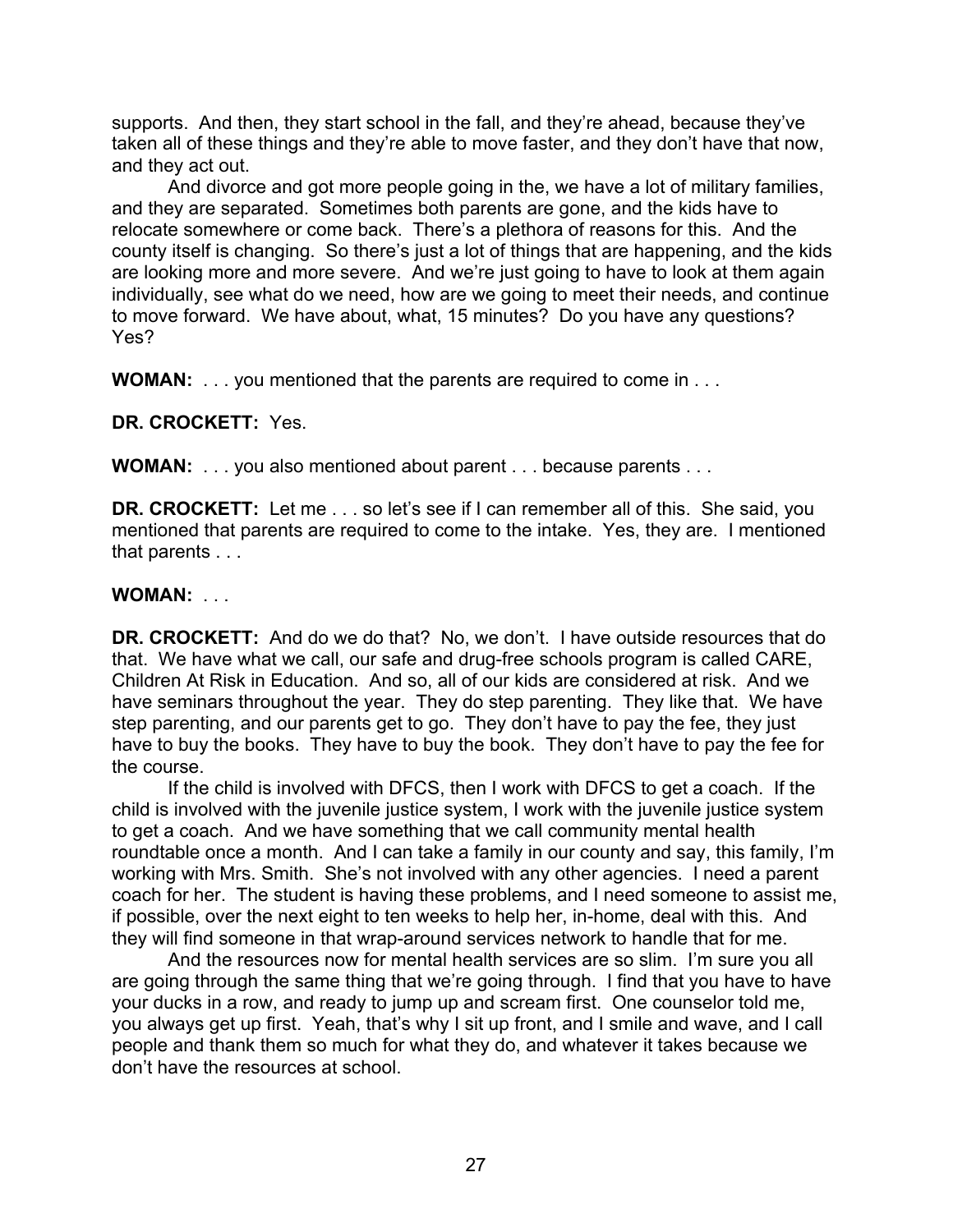And I have to use the community resources that I can find and have access to. Some of the churches do mommy's day out and mommy's night out on Wednesdays. And so, we can get parents, even if they're not members of that church, they allow me to send parents, if the parents will go. And I'll tell people. I ask people, I say, are you a member of a church? You know, are you involved with a faith community? And if they say no, I say, are you comfortable if I send you to someone in the faith community for assistance? I have yet to have anybody to tell me, no, they wouldn't. Okay. Any other questions? Okay. Oops. I'm going to have to run, so . . .

**WOMAN:** I can talk loud . . . community, your businesses? It was on a slide . . .

**DR. CROCKETT:** Yeah. With the local communities, first of all, jobs for the kids who are old enough. Money, Target gave us a \$50 gift card at Christmas to say, use it however you need to. We do angel trees at Christmas. And, yeah, we have Christmas in Fayette. We don't have to have winter holidays. We have Christmas. And, you know, this . . . the manager said, use this however you want to. If you want to give it to a family for food, if you want to help a kid get uniforms.

Walmart helps us get uniforms. Old Navy lets us have uniforms when they're on sale. They'll say we're, I get a text. The company is having, you know how when you see the sales for Old Navy, I get a text, usually three or four days ahead of time, before the sale goes out. They let me know the sale is coming, if they have gift cards they can give me to help students get uniforms and clothing.

Some of the churches will help us pay, if the parent is about to lose their apartment or their power is going off. Some of the businesses will do that. They have donated bicycles. But my principal, you know, I'll say, Mr. X, so-and-so and so-and-so has this program where they, and the county where I work is one of those old Southern counties, you know, where women are supposed to have those magnolia voices and the men take care of the business. I don't care what they think, as long as we get what I want.

And so, he does a lot of, I'll say, you know, do you know anybody at, can you talk to them for so-and-so? Sometimes, O'Charley's one time sent us lunch for the school. They had heard that we had some kids that didn't have money to buy lunch. They sent lunches. Chick-fil-A is just dynamite. I mean, Truett Cathy is just dynamite. They give us chicken biscuits, all kinds of things. So you just have to find out what companies in your community say that they are dedicated to helping schools and give them the opportunity to help you. And you can't be ashamed to beg. I am never ashamed to beg. Am I?

#### **WOMAN:** No.

**DR. CROCKETT:** I am not ashamed to beg. I think that, if you say no, it's an opportunity for me to help you understand why you want to say yes. And, you know, I hear people say, I hate begging. Oh, I love it. Who's got something that I can beg for that we can use?

One day I walked in, this is so funny, and my principal said, don't ask for any more paper products, okay? I said, what happened? And I walked through the office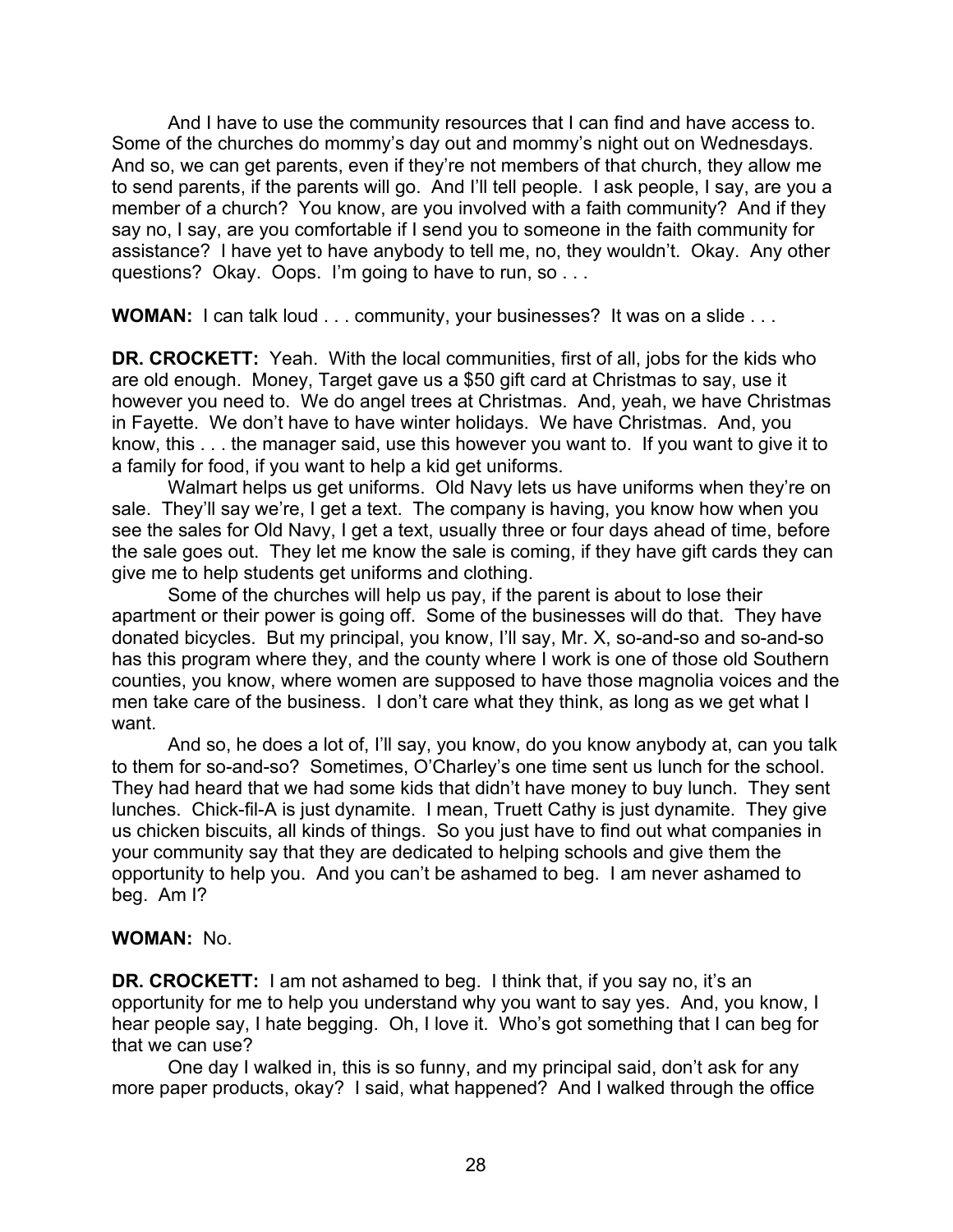and I said, whoa. Do you know how big the boxes are that toilet paper comes in? Well, when you walk in and there's a box, and a box, and I said, is it going to fall and crush us? And this company had some excess toilet paper and paper towels, and it was sitting in the office.

We didn't need to buy toilet paper or paper towels for a whole year. But that money that was in the school budget, we could use it for some other things. So begging is great. I think God invented begging for people who need help. Questions?

**WOMAN:** What do you . . .

**DR. CROCKETT:** What do we mean if parents . . . oh, if parents don't . . .

**WOMAN:** . . .

**DR. CROCKETT:** . . . we do with parents . . . placement. The alternative school, they're not mandated to attend. The alternative educational program is provided for students who want to continue their education after they have been expelled, long-term suspension, or returning from incarceration. That is one option. But there is private school they can attend, and there's home school.

And so, if they don't want them to come, I've had people who say, I don't want my child with those children. And I've thought, I'm glad your child won't be here, because our children are not that bad. But, you know, whatever. And they have other options. Again, mandatory attendance, even if they have been long-term suspended or expelled, if they're 16 and under. And so, that parent can be taken to court, if they refuse to do one of those three. Yes, ma'am? I'm sorry.

**WOMAN:** . . . I've been teaching for a very long time. And each time . . . reading class, of course, they're always . . . so then, I get . . . you know, I do . . . but I'm having a hard time . . . goes to behavior and . . . to use. And I know . . .

**DR. CROCKETT:** That's okay.

**WOMAN:** And, you know, and I'm not a social person on . . . so there are several . . .

**DR. CROCKETT:** . . .

**WOMAN:** Right . . . still meet when students tell me no, and there's just a . . . so when you're saying . . . you know, but . . . myself, you know, which is why we get along . . . but I . . . long-term, you know . . . that I can use to keep . . . myself. Do you know what I'm saying? If I had children, and if my children . . .

**DR. CROCKETT:** Not yet, not yet. Trust me.

**WOMAN:** . . . you know, they . . .

**DR. CROCKETT:** Be careful. God is listening to you.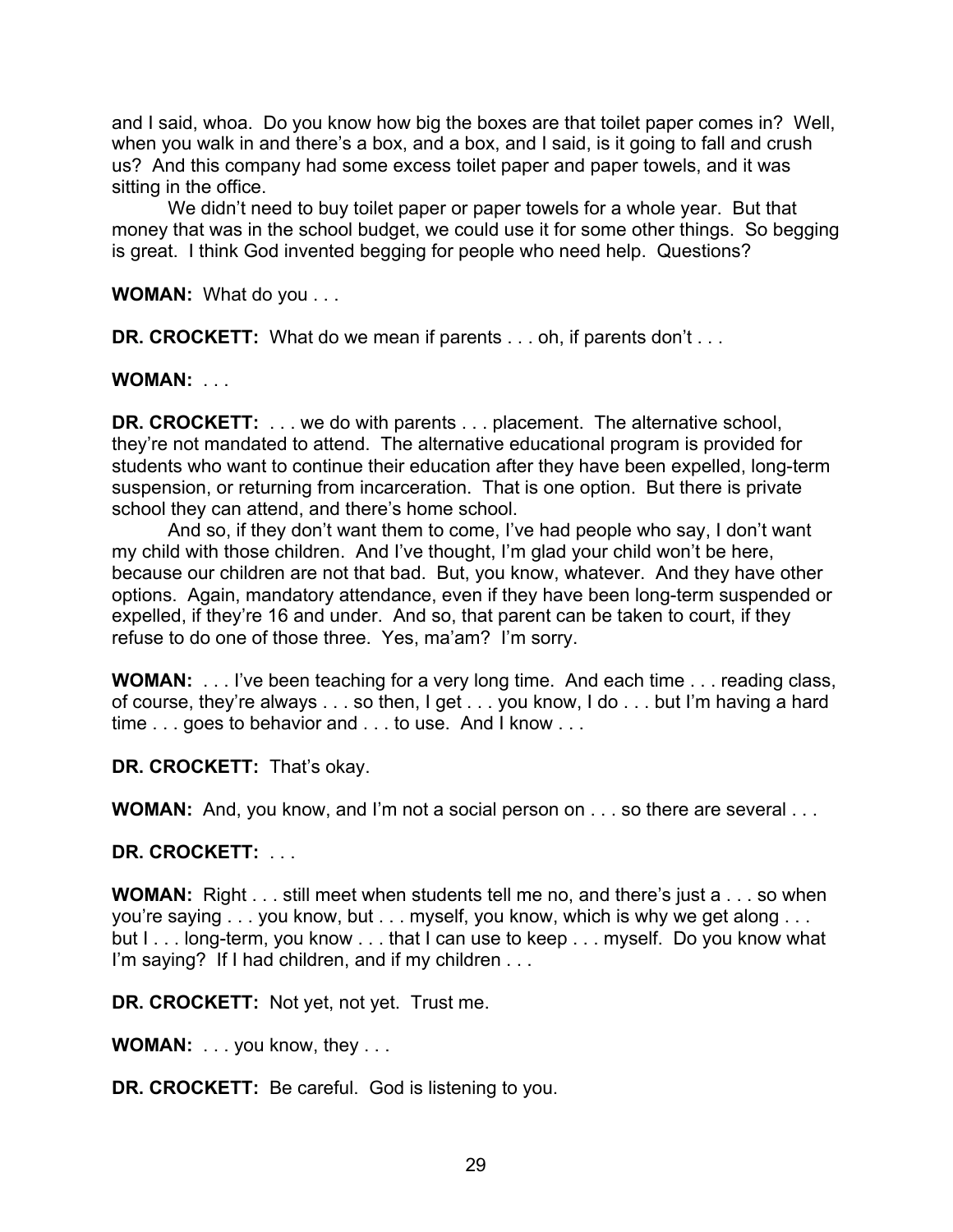**WOMAN:** Yeah . . . but what I'm saying is, is that . . . tells them no or . . . cusses you out . . . I have a lot of . . . you know what I'm saying? And if I'm not careful, somebody . . . is going to . . . so what I'm saying is, can you help me . . .

**DR. CROCKETT:** Let me offer you some suggestions. And this is coming from Zorro tongue. My son named me Zorro tongue years ago. There's a book, do you know the author of *Getting to Yes*? There's a book, you can find it online. There's a book called *Getting to Yes* about children who say no. Don't leave.

#### **WOMAN:** . . .

**DR. CROCKETT:** Okay. There's a book called *Getting to Yes*. But the other piece is, if a kid telling you no and cussing you bothers you that much, there's some issues that, like I said, there's some issues we all have. I'm not blaming you. I understand. I told you how I am about sex offenders. I have a very unique treatment that I would like to apply to adults, but they won't let me. They might offend, but they wouldn't offend that way again.

But anyway, and whether you do it through therapy, see, the good thing about being a psychologist, a school psychologist, I have a lot of school psychologist friends. Amy will tell you, we love to do therapy with each other. It helps save money. It does. It really does.

And if you don't, and I tell people all the time, there's nothing wrong with having a therapist. I have a therapist on speed dial, and I'm serious. I mean, he's right here on the phone. There are times when I have to pick up the phone and call, and pay the fee. I may moan and groan about it, but I have to do what I have to do to remain mentally healthy. In this profession, we need to be mentally healthy. These kids can drive you into the ground, if you let them.

And you have to build up a shore. You have to have some buffers around you too, so that when no comes through, you hear it, but you don't experience it. And that takes practice and coaching for you. It's okay for you to have a coach too.

In fact, I'm telling you, we all have sounding boards. Well, I have 25,000. I can pick up my NASP listing and call, and rant and rave, and there's going to be somebody on the other end of the line who is cool for my hot. Get you a buddy quick, fast, and in a hurry. Wherever you work, find out who the school psychologist is and say, I need a sounding board before I hurt somebody or whatever you think you're going to do. The other thing is, I'm not going to argue with you about no. The kids will learn it . . . your kids are under 12?

**WOMAN:** No.

**DR. CROCKETT:** They're under 20?

**WOMAN: ... but ...**